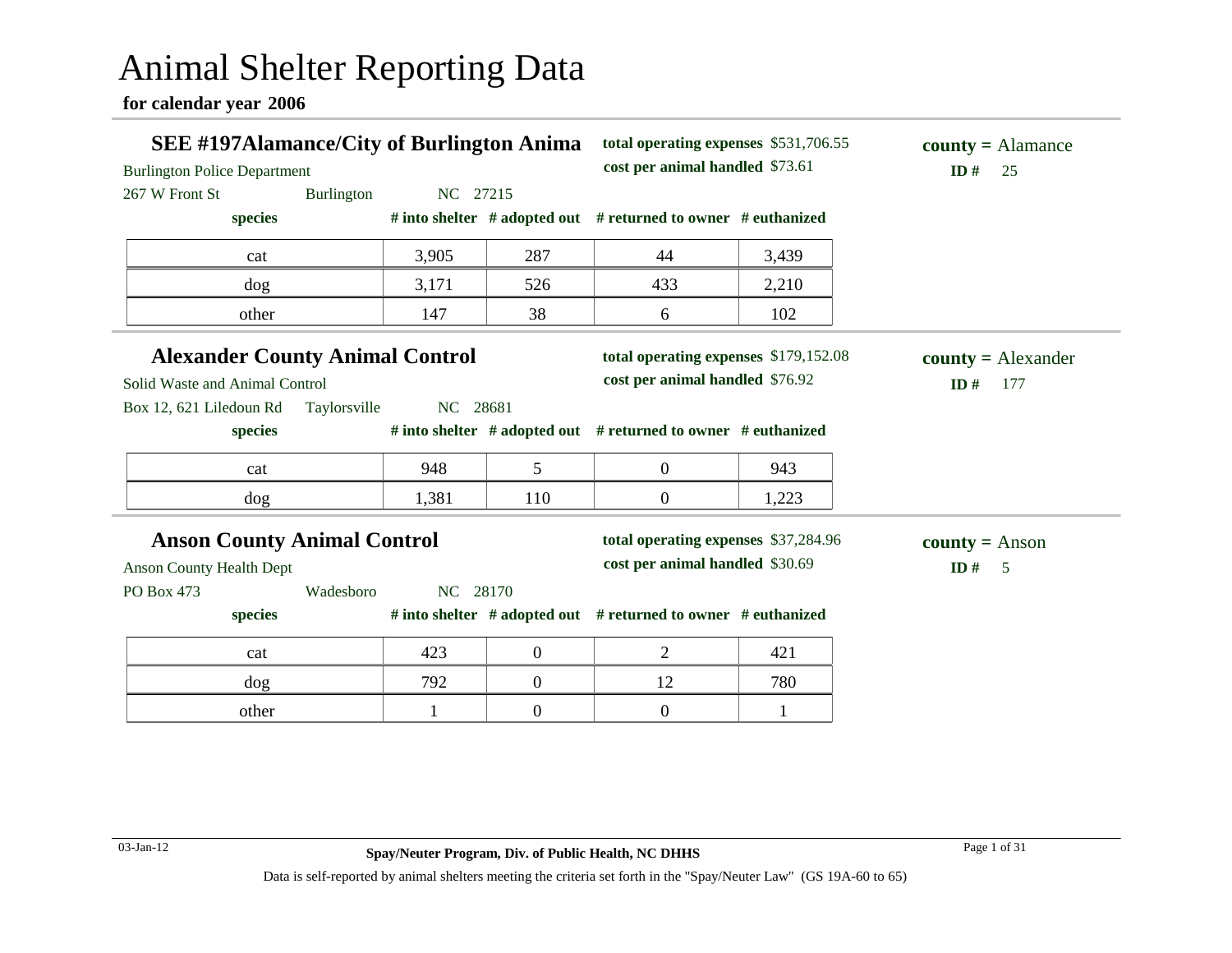| <b>Ashe County Animal Control</b>        |         |                                     |                                            |                  | total operating expenses \$165,000.00<br>cost per animal handled \$114.00 |                                 | <b>county</b> = Ashe<br>ID $#$<br>- 6 |
|------------------------------------------|---------|-------------------------------------|--------------------------------------------|------------------|---------------------------------------------------------------------------|---------------------------------|---------------------------------------|
| PO Box 1797                              |         | West Jefferson                      | NC 28694                                   |                  |                                                                           |                                 |                                       |
|                                          | species |                                     |                                            |                  | # into shelter $#$ adopted out $#$ returned to owner $#$ euthanized       |                                 |                                       |
|                                          | cat     |                                     | 613                                        | 57               | 10                                                                        | 481                             |                                       |
|                                          | dog     |                                     | 834                                        | 139              | 86                                                                        | 544                             |                                       |
|                                          |         |                                     | <b>Avery County Humane Society Shelter</b> |                  | total operating expenses \$180,069.16                                     |                                 | $county = Avery$                      |
| <b>Avery County Contractor</b>           |         |                                     |                                            |                  | cost per animal handled \$187.57                                          |                                 | ID#<br>167                            |
| PO Box 2474                              |         | <b>Banner Elk</b>                   | NC 28604                                   |                  |                                                                           |                                 |                                       |
|                                          | species |                                     |                                            |                  | # into shelter # adopted out # returned to owner # euthanized             |                                 |                                       |
|                                          | cat     |                                     | 326                                        | 155              | 18                                                                        | 163                             |                                       |
|                                          | dog     |                                     | 634                                        | 422              | 30                                                                        | 168                             |                                       |
|                                          |         |                                     | NC 27889                                   |                  |                                                                           | cost per animal handled \$98.68 | ID#<br>9                              |
|                                          | species | Washington                          |                                            |                  | # into shelter # adopted out # returned to owner # euthanized             |                                 |                                       |
|                                          | bird    |                                     | $\mathbf{1}$                               | $\overline{0}$   | $\mathbf{1}$                                                              | $\overline{0}$                  |                                       |
|                                          | cat     |                                     | 1,470                                      | 199              | 17                                                                        | 1,254                           |                                       |
|                                          | dog     |                                     | 1,516                                      | 352              | 91                                                                        | 1,073                           |                                       |
|                                          | ferret  |                                     | $\mathbf{1}$                               | $\overline{0}$   | $\mathbf{1}$                                                              | $\overline{0}$                  |                                       |
|                                          | horse   |                                     | 21                                         | $\boldsymbol{0}$ | $\boldsymbol{0}$                                                          | $\overline{0}$                  |                                       |
|                                          | rooster |                                     | 21                                         | $\overline{0}$   | $\overline{0}$                                                            | 21                              |                                       |
| 121 W 3rd St                             |         | <b>Bertie County Animal Control</b> |                                            |                  | total operating expenses \$93,915.00                                      |                                 | $county = Bertie$                     |
|                                          |         |                                     |                                            |                  | cost per animal handled \$93.54                                           |                                 | - 10<br>ID#                           |
| Animal Control/Solid Waste<br>PO Box 530 |         | Windsor                             | NC 27983                                   |                  |                                                                           |                                 |                                       |
|                                          | species |                                     |                                            |                  | # into shelter $#$ adopted out $#$ returned to owner $#$ euthanized       |                                 |                                       |
| 03-Jan-12                                |         |                                     |                                            |                  | Spay/Neuter Program, Div. of Public Health, NC DHHS                       |                                 | Page 2 of 31                          |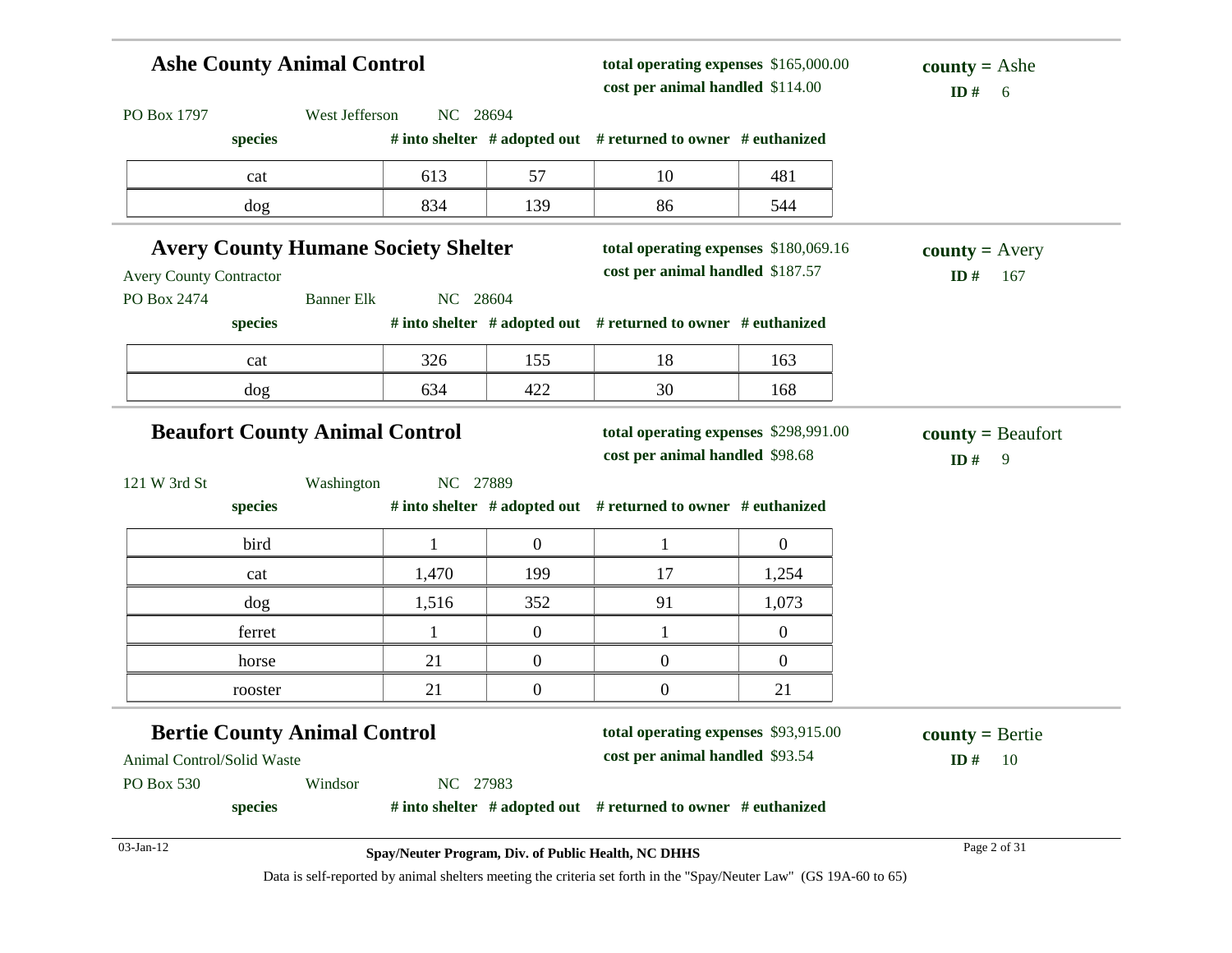| <b>Bertie County Animal Control</b><br>Animal Control/Solid Waste |                                          |                  | total operating expenses \$93,915.00<br>cost per animal handled \$93.54   |                | $county = Bertie$<br>ID#<br>-10               |
|-------------------------------------------------------------------|------------------------------------------|------------------|---------------------------------------------------------------------------|----------------|-----------------------------------------------|
| PO Box 530<br>species                                             | Windsor<br>NC 27983                      |                  | # into shelter # adopted out # returned to owner # euthanized             |                |                                               |
| cat                                                               | 426                                      | 20               | $\overline{0}$                                                            | 406            |                                               |
| dog                                                               | 578                                      | 81               | 26                                                                        | 471            |                                               |
| <b>Brunswick County Health Dept</b>                               | <b>Brunswick County Animal Services</b>  |                  | total operating expenses \$654,361.67<br>cost per animal handled \$99.24  |                | $county = Brunswick$<br>ID#<br>12             |
| PO Box 92<br>species                                              | NC 28462<br>Supply                       |                  | # into shelter # adopted out # returned to owner # euthanized             |                |                                               |
| cat                                                               | 3,460                                    | 170              | 30                                                                        | 3,218          |                                               |
| dog                                                               | 2,712                                    | 663              | 273                                                                       | 1,735          |                                               |
| other                                                             | 422                                      | 67               | $\overline{4}$                                                            | 351            |                                               |
|                                                                   | <b>Buncombe/Asheville Humane Society</b> |                  | total operating expenses \$829,688.61<br>cost per animal handled \$101.86 |                | $countv = Buncombe$<br>ID#<br>$7\phantom{.0}$ |
| 72 Lees Creek Rd<br>species                                       | Asheville<br>NC 28806                    |                  | # into shelter # adopted out # returned to owner # euthanized             |                |                                               |
| cat                                                               | 3,292                                    | 557              | 157                                                                       | 2,549          |                                               |
| chicken                                                           | 23                                       | 11               | $\mathbf{1}$                                                              | $8\,$          |                                               |
| dog                                                               | 3,869                                    | 1,051            | 873                                                                       | 1,901          |                                               |
| goat                                                              | 6                                        | $\overline{4}$   | $\mathbf{1}$                                                              | $\mathbf{1}$   |                                               |
| horse                                                             | 2                                        | $\boldsymbol{0}$ | $\overline{0}$                                                            | $\mathbf{0}$   |                                               |
| other                                                             | 206                                      | $\mathbf{1}$     | 2                                                                         | 191            |                                               |
| pig                                                               | $\overline{2}$                           | $\boldsymbol{0}$ | $\overline{0}$                                                            | $\mathbf{2}$   |                                               |
| rabbit                                                            | 30                                       | $\overline{2}$   | $\mathbf{0}$                                                              | 10             |                                               |
| reptile                                                           | $\overline{4}$                           | $\boldsymbol{0}$ | $\mathbf{1}$                                                              | $\overline{2}$ |                                               |
|                                                                   |                                          |                  |                                                                           |                |                                               |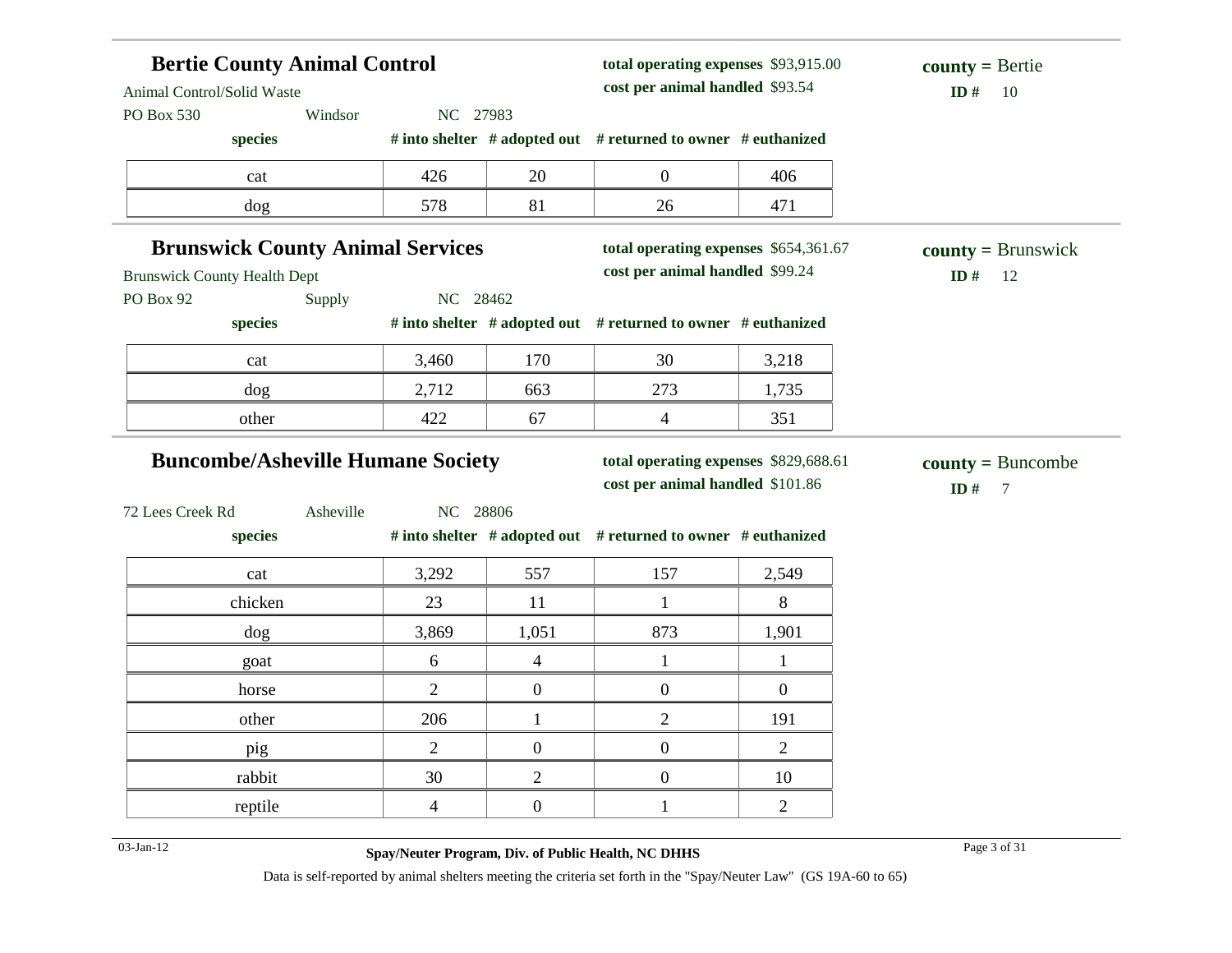| <b>Buncombe/Asheville Humane Society</b>                                       |           |                | total operating expenses \$829,688.61<br>cost per animal handled \$101.86 |                                                                           | $county = Buncombe$<br>ID#<br>$\overline{7}$ |                                  |
|--------------------------------------------------------------------------------|-----------|----------------|---------------------------------------------------------------------------|---------------------------------------------------------------------------|----------------------------------------------|----------------------------------|
| 72 Lees Creek Rd                                                               | Asheville | NC 28806       |                                                                           |                                                                           |                                              |                                  |
| species                                                                        |           |                |                                                                           | # into shelter # adopted out # returned to owner # euthanized             |                                              |                                  |
| rodent                                                                         |           | 69             | 10                                                                        | $\overline{0}$                                                            | 54                                           |                                  |
| <b>Burke County Animal Shelter</b>                                             |           |                |                                                                           | total operating expenses \$226,000.00                                     |                                              | $county = Burke$                 |
| <b>Burke County Sheriff's Dept</b>                                             |           |                |                                                                           | cost per animal handled \$24.50                                           |                                              | ID#<br>13                        |
| 150 Government Dr                                                              | Morganton | NC 28655       |                                                                           |                                                                           |                                              |                                  |
| species                                                                        |           |                |                                                                           | # into shelter # adopted out # returned to owner # euthanized             |                                              |                                  |
| cat                                                                            |           | 2,577          | 181                                                                       | 6                                                                         | 2,390                                        |                                  |
| $\log$                                                                         |           | 2,956          | 553                                                                       | 158                                                                       | 2,245                                        |                                  |
| <b>Cabarrus County Animal Control</b><br><b>Cabarrus County Sheriff's Dept</b> |           |                |                                                                           | total operating expenses \$689,384.00<br>cost per animal handled \$134.86 |                                              | $county = Cabarrus$<br>ID#<br>14 |
| PO Box 525                                                                     | Concord   |                | NC 28026-0525                                                             |                                                                           |                                              |                                  |
| species                                                                        |           |                |                                                                           | # into shelter # adopted out # returned to owner # euthanized             |                                              |                                  |
| cat                                                                            |           | 2,371          | 185                                                                       | 18                                                                        | 2,113                                        |                                  |
| $\log$                                                                         |           | 2,609          | 374                                                                       | 559                                                                       | 1,646                                        |                                  |
| other                                                                          |           | 132            | $\mathbf{0}$                                                              | $\overline{0}$                                                            | $\overline{0}$                               |                                  |
| <b>Caldwell County Animal Control</b>                                          |           |                | total operating expenses \$345,839.68<br>cost per animal handled \$52.16  |                                                                           | $county = Caldwell$<br>ID#<br>15             |                                  |
| PO Box 2200                                                                    | Lenoir    | NC 28645       |                                                                           |                                                                           |                                              |                                  |
| species                                                                        |           |                |                                                                           | # into shelter # adopted out # returned to owner # euthanized             |                                              |                                  |
| bat                                                                            |           | 11             | $\boldsymbol{0}$                                                          | $\overline{0}$                                                            | 5                                            |                                  |
| bird                                                                           |           | 1              | $\boldsymbol{0}$                                                          | $\overline{0}$                                                            | $\boldsymbol{0}$                             |                                  |
| cat                                                                            |           | 3,328          | 90                                                                        | 28                                                                        | 3,080                                        |                                  |
| deer                                                                           |           | $\overline{2}$ | $\overline{0}$                                                            | $\overline{0}$                                                            | $\overline{0}$                               |                                  |
| 03-Jan-12                                                                      |           |                |                                                                           | Spay/Neuter Program, Div. of Public Health, NC DHHS                       |                                              | Page 4 of 31                     |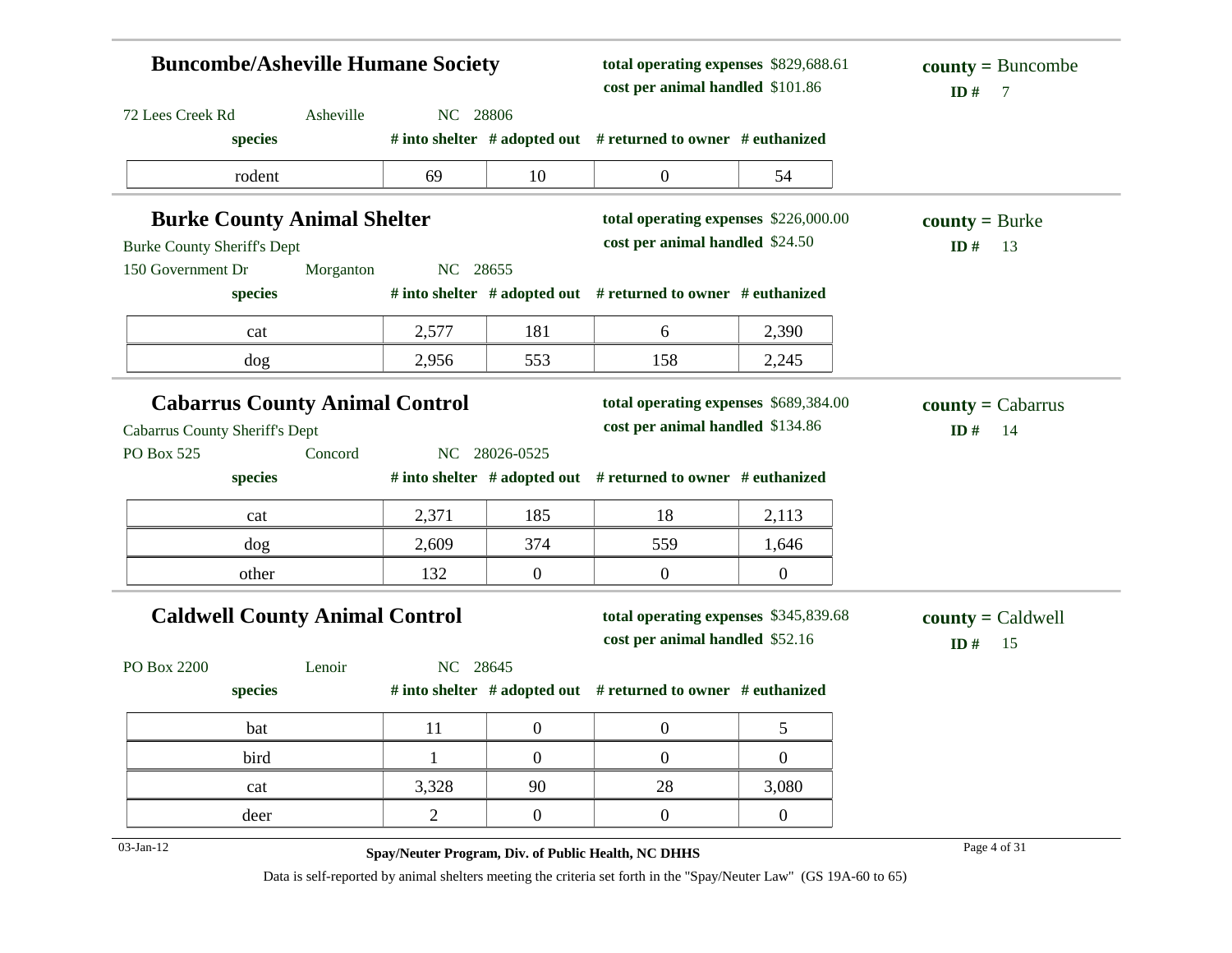#### **Caldwell County Animal Control**

**total operating expenses** \$345,839.68 **cost per animal handled**

 $ID# 15$ **county =** Caldwell

| PO Box 2200 |  |
|-------------|--|
|-------------|--|

Lenoir NC 28645

**species # into shelter # adopted out # returned to owner # euthanized**

| species    |                |                  | $\pi$ muy shence $\pi$ anopted out $\pi$ returned to owner $\pi$ equitainzed |                  |
|------------|----------------|------------------|------------------------------------------------------------------------------|------------------|
| dog        | 3,163          | 202              | 288                                                                          | 2,539            |
| dove       | $\overline{2}$ | $\overline{2}$   | $\boldsymbol{0}$                                                             | $\boldsymbol{0}$ |
| ferret     | 1              | $\mathbf{0}$     | $\overline{0}$                                                               |                  |
| fox        | 7              | $\overline{0}$   | $\boldsymbol{0}$                                                             |                  |
| groundhog  | $\overline{4}$ | $\overline{0}$   | $\overline{0}$                                                               | $\overline{2}$   |
| guinea pig | 1              | 1                | $\boldsymbol{0}$                                                             | $\boldsymbol{0}$ |
| hawk       | $\overline{2}$ | $\boldsymbol{0}$ | $\boldsymbol{0}$                                                             | $\boldsymbol{0}$ |
| opossum    | 47             | $\mathbf{0}$     | $\boldsymbol{0}$                                                             | 16               |
| parakeet   |                | $\boldsymbol{0}$ | $\boldsymbol{0}$                                                             | $\boldsymbol{0}$ |
| rabbit     |                | $\mathbf{0}$     | $\boldsymbol{0}$                                                             |                  |
| raccoon    | 46             | $\overline{0}$   | $\boldsymbol{0}$                                                             | 22               |
| skunk      | $\overline{7}$ | $\mathbf{0}$     | $\boldsymbol{0}$                                                             | 5                |
| snake      | $\overline{2}$ | $\overline{0}$   | $\overline{0}$                                                               | $\boldsymbol{0}$ |
| squirrel   | 4              | $\overline{0}$   | $\boldsymbol{0}$                                                             | $\boldsymbol{0}$ |

#### **Camden County Animal Control**

**total operating expenses** \$174,939.07 **cost per animal handled**

 $ID# 16$ **county =** Camden

Pasquotank County Sheriff's Department

PO Box 587 Elizabeth City NC 27907

#### **species # into shelter # adopted out # returned to owner # euthanized**

| cat    | 2,094        | 348 | 4<br>. .     | 1,687 |
|--------|--------------|-----|--------------|-------|
| $\log$ | 424<br>. 2 T | 530 | າາດ<br>ں ے ر | 486   |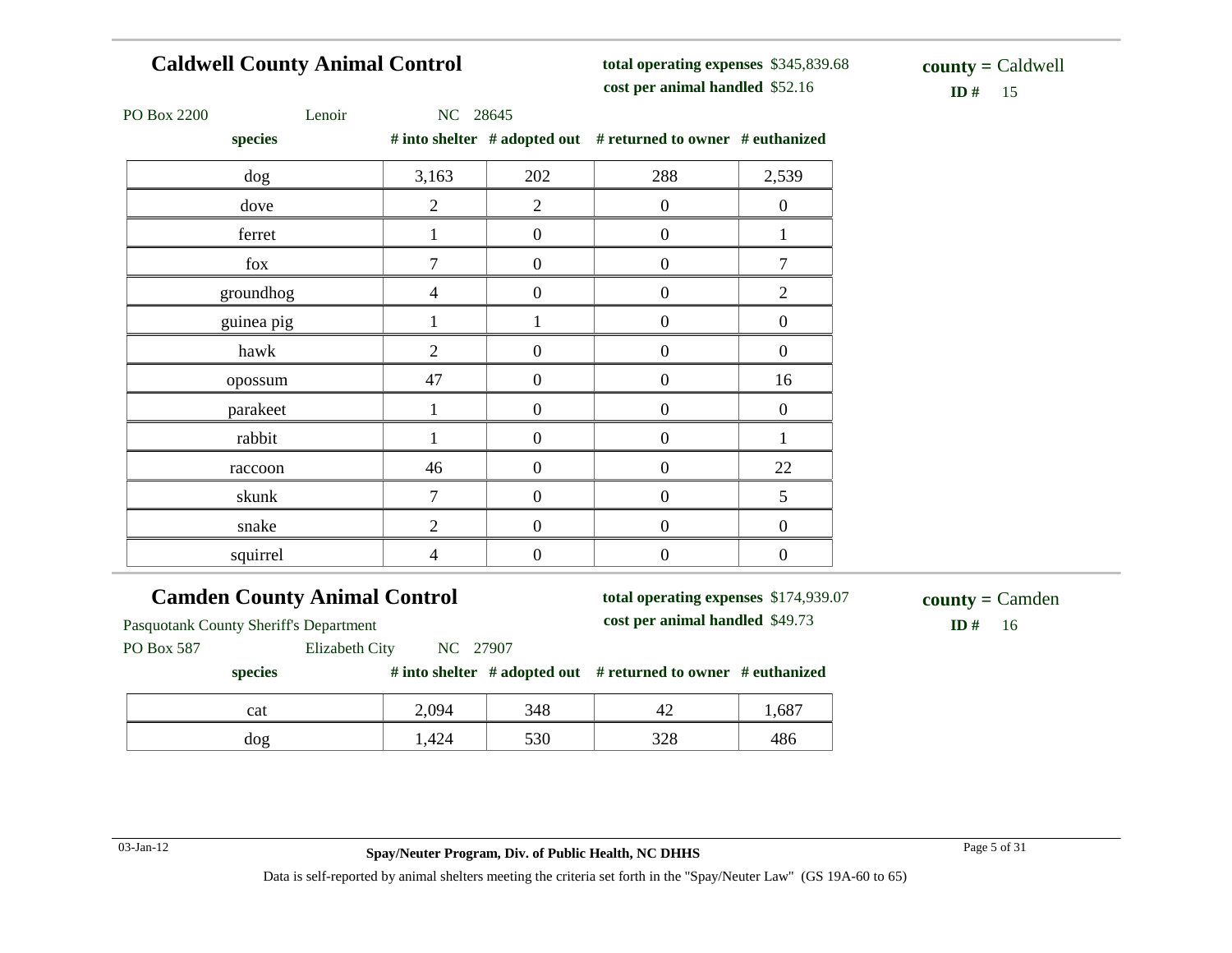**Carteret County Humane Society Animal Shel total operating expenses** \$233,608.00

**cost per animal handled** \$56.02 **ID #** 122 **county =** Carteret

Humane Society of Carteret Co.

PO Box 357 Newport NC 28570

**species # into shelter # adopted out # returned to owner # euthanized**

| bird       |       |     |     |       |
|------------|-------|-----|-----|-------|
| cat        | 2,456 | 214 | 66  | 2,141 |
| chicken    |       |     |     |       |
| dog        | 1,691 | 603 | 304 | 719   |
| ferret     | h     | n   |     |       |
| guinea pig |       |     |     |       |
| rabbit     |       |     |     |       |

#### **Animal Protection Society of the Northern Pie**

Caswell County Animal Control

**total operating expenses** \$81,428.00 **cost per animal handled**

\$36.16 **ID #** 18 **county =** Caswell

PO Box 193 Yanceyville NC 27379

**species # into shelter # adopted out # returned to owner # euthanized**

| cat   | 1,023 | 210 |    | 789 |
|-------|-------|-----|----|-----|
| dog   | 1,213 | 359 | 87 | 814 |
| other | 16    | 14  |    |     |

#### **Catawba County Animal Control and Shelter**

**total operating expenses** \$513,013.00 **cost per animal handled** \$75.33 **ID #** 19

**county =** Catawba

| PO Box 389 | Newton  | NC 28658 |     |                                                                     |       |
|------------|---------|----------|-----|---------------------------------------------------------------------|-------|
|            | species |          |     | # into shelter $#$ adopted out $#$ returned to owner $#$ euthanized |       |
|            | cat     | 3,472    | 323 | 32                                                                  | 3,047 |
|            | chicken | 13       | 12  |                                                                     |       |
|            | dog     | 3,310    | 770 | 269                                                                 | 2,259 |
|            | goat    |          |     |                                                                     |       |

03-Jan-12 Page 6 of 31 **Spay/Neuter Program, Div. of Public Health, NC DHHS**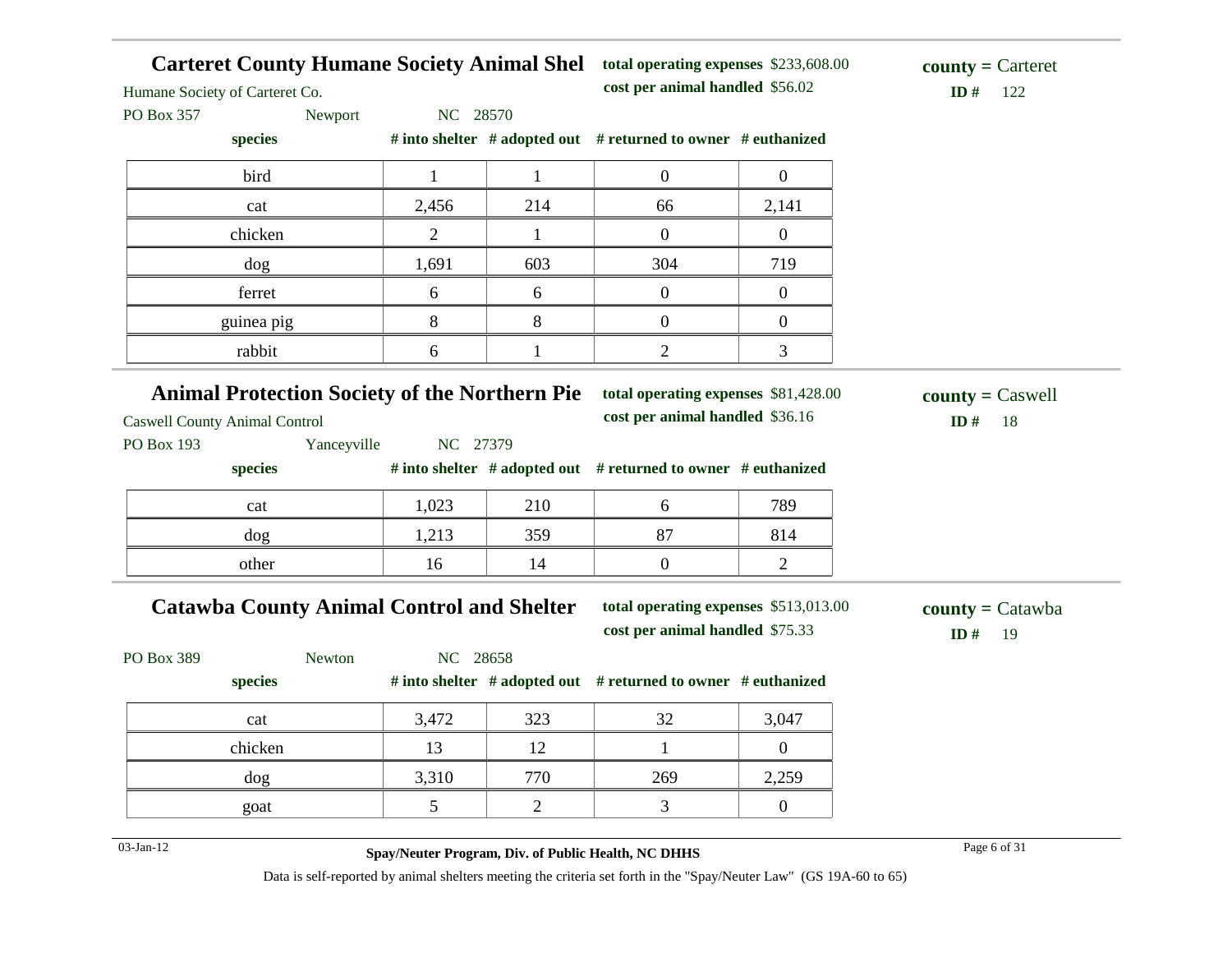| <b>Catawba County Animal Control and Shelter</b> |           |                |                  | total operating expenses \$513,013.00<br>cost per animal handled \$75.33 |                | $\text{county} = \text{Catawba}$<br>ID#<br>-19 |
|--------------------------------------------------|-----------|----------------|------------------|--------------------------------------------------------------------------|----------------|------------------------------------------------|
| PO Box 389                                       | Newton    | NC 28658       |                  |                                                                          |                |                                                |
| species                                          |           |                |                  | # into shelter # adopted out # returned to owner # euthanized            |                |                                                |
| guinea pig                                       |           | $\overline{3}$ | 3                | $\overline{0}$                                                           | $\overline{0}$ |                                                |
| pig                                              |           | $\overline{4}$ | $\mathbf{1}$     | $\mathbf{1}$                                                             | $\overline{2}$ |                                                |
| rabbit                                           |           | 3              | 3                | $\mathbf{0}$                                                             | $\overline{0}$ |                                                |
| <b>Chatham County Animal Control</b>             |           |                |                  | total operating expenses \$426,081.00                                    |                | $county = Chatham$                             |
| <b>Chatham County Health Dept</b>                |           |                |                  | cost per animal handled \$166.70                                         |                | ID#<br>21                                      |
| 725 County Landfill Rd                           | Pittsboro | NC 27312       |                  |                                                                          |                |                                                |
| species                                          |           |                |                  | # into shelter # adopted out # returned to owner # euthanized            |                |                                                |
| cat                                              |           | 1,424          | 336              | 15                                                                       | 977            |                                                |
| dog                                              |           | 1,132          | 456              | 114                                                                      | 519            |                                                |
| <b>Tri-County Shelter</b>                        |           |                |                  | total operating expenses \$75,254.33                                     |                | <b>county</b> = $Chowan$                       |
| Chowan-Gates-Perquimans Counties                 |           |                |                  | cost per animal handled \$110.00                                         |                | ID#<br>23                                      |
| 138 Icaria Rd                                    | Tyner     | NC 27980       |                  |                                                                          |                |                                                |
| species                                          |           |                |                  | # into shelter # adopted out # returned to owner # euthanized            |                |                                                |
| bat                                              |           | $\mathbf{1}$   | $\boldsymbol{0}$ | $\mathbf{0}$                                                             | $\mathbf{1}$   |                                                |
| bird                                             |           | $\overline{4}$ | $\overline{0}$   | $\overline{0}$                                                           | $\mathbf{0}$   |                                                |
| cat                                              |           | 912            | 146              | 9                                                                        | 757            |                                                |
| dog                                              |           | 664            | 193              | 87                                                                       | 382            |                                                |
| opossum                                          |           | 16             | $\overline{0}$   | 16                                                                       | $\overline{0}$ |                                                |
| rabbit                                           |           | 9              | 6                | $\overline{0}$                                                           | $\mathfrak{2}$ |                                                |
| raccoon                                          |           | 5              | $\overline{0}$   | $\overline{0}$                                                           | 5              |                                                |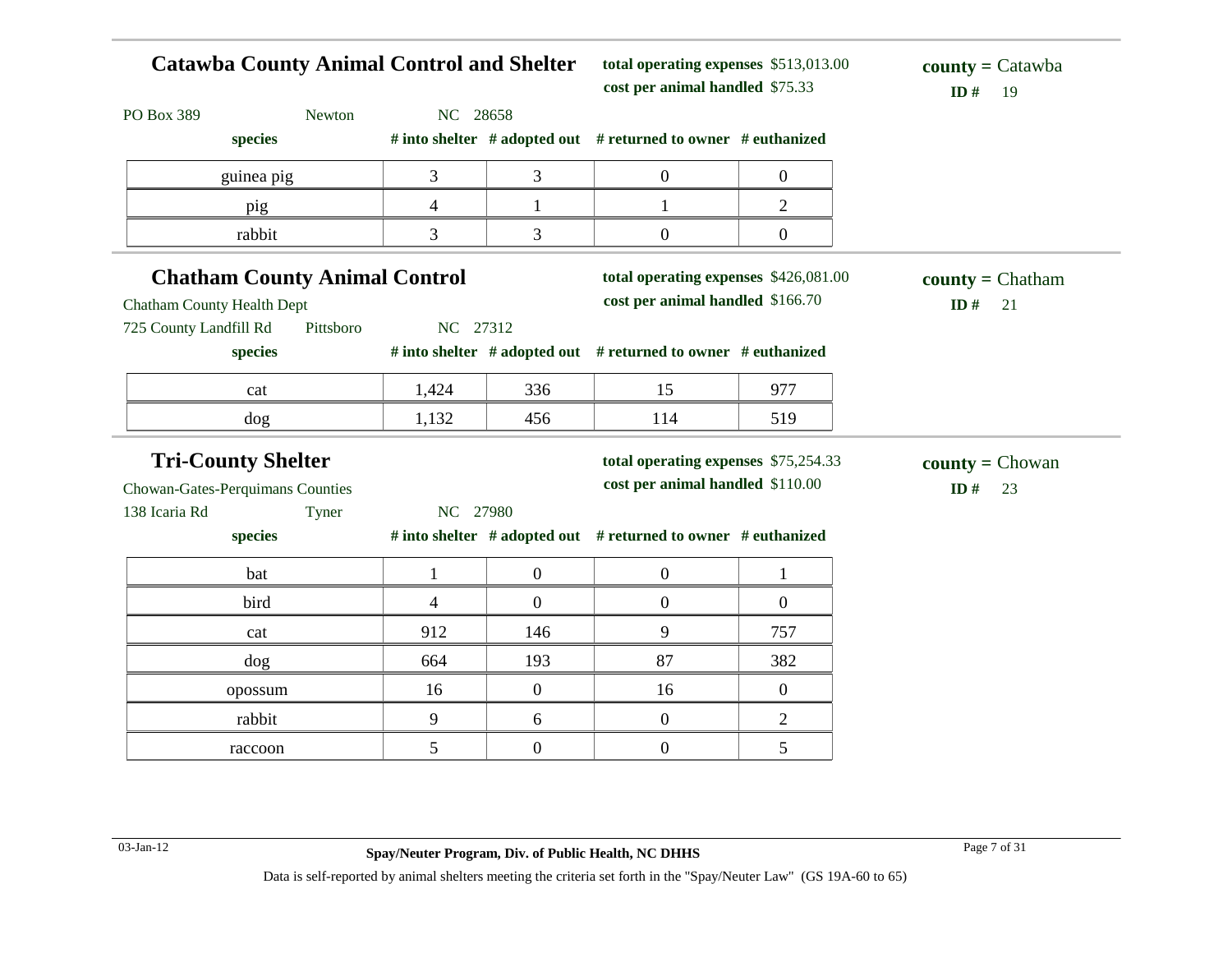#### **Cleveland County Animal Control** Cleveland County Animal Shelter 315 E Grover St Shelby NC 28150-3998 **species # into shelter # adopted out # returned to owner # euthanized total operating expenses** \$409,424.00 **cost per animal handled**  $ID# 48$ **county =** Cleveland cat 2,933 4 60 2,821 dog 3,742 15 399 3,288 other 15 15 6 354 **Columbus County Animal Control** 111 Washington Ave Whiteville NC 28472 **species # into shelter # adopted out # returned to owner # euthanized total operating expenses** \$184,692.00 **cost per animal handled** \$52.00 **ID #** 49 **county =** Columbus cat 1,911 118 12 1,805 dog 1,496 672 46 778 goat 1 8 0 8 0 opossum 105 0 0 105 raccoon  $31$  0 0 31 **City of Havelock Police Department** Animal Control 2 Hatteras Ave Havelock NC 28532 **species # into shelter # adopted out # returned to owner # euthanized total operating expenses** \$58,870.38 **cost per animal handled** \$297.01 **ID #** 32 **county =** Craven cat 194 16 8 170 dog 344 53 131 160 guinea pig  $\begin{array}{cccc} 4 & 0 & 4 \end{array}$  0 4 0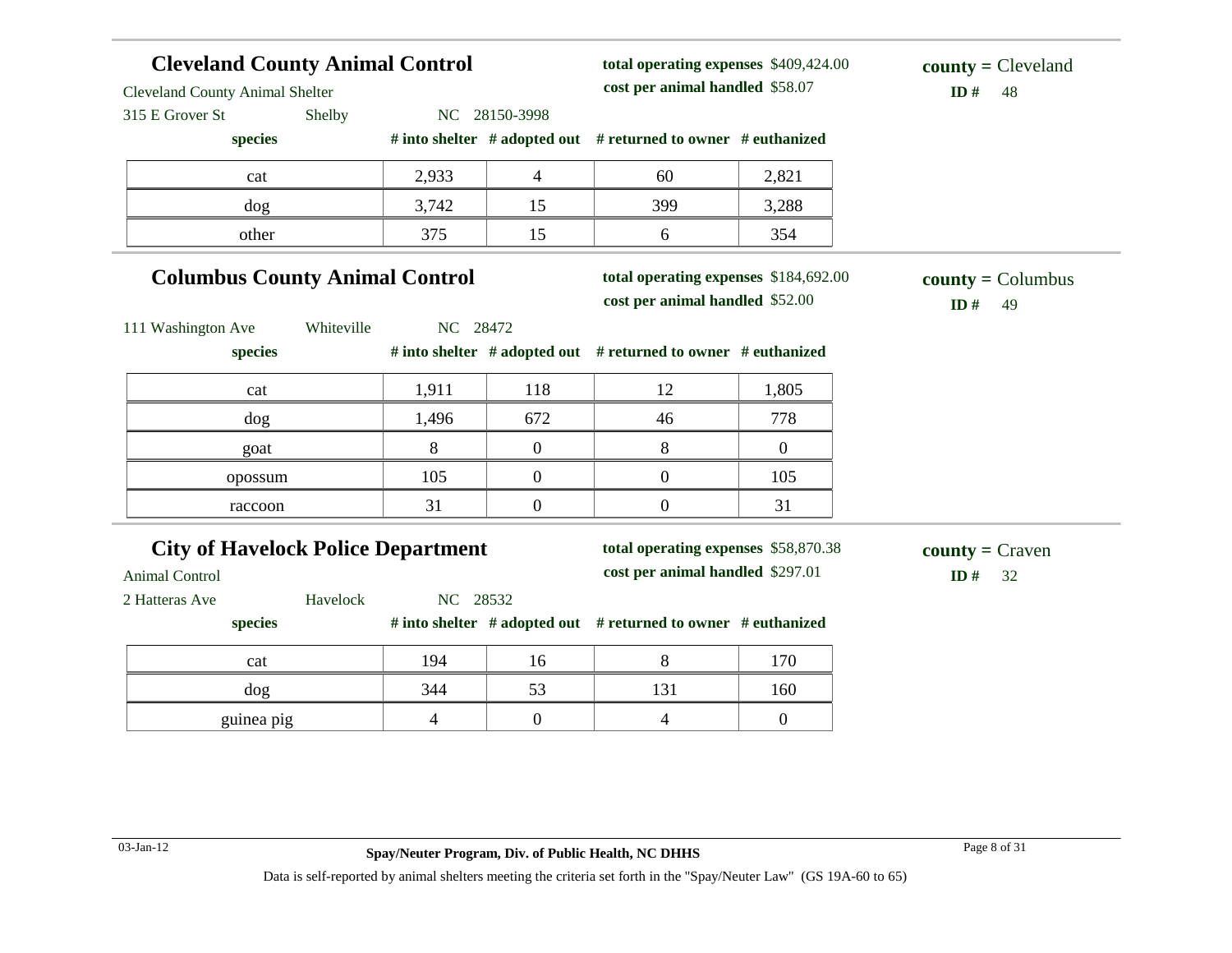| <b>SEE #50 Craven-Pamlico Health Dept</b><br><b>Craven County Health Dept</b> |                                                     |                  | total operating expenses \$306,341.00<br>cost per animal handled \$48.20   |                  | $county = Craven$<br>ID#<br>51     |
|-------------------------------------------------------------------------------|-----------------------------------------------------|------------------|----------------------------------------------------------------------------|------------------|------------------------------------|
| 1639 Old Airport Rd<br>New Bern<br>species                                    | NC 28562                                            |                  | # into shelter # adopted out # returned to owner # euthanized              |                  |                                    |
| bat                                                                           | $\overline{3}$                                      | $\boldsymbol{0}$ | $\overline{0}$                                                             | 3                |                                    |
| cat                                                                           | 3,483                                               | 179              | 29                                                                         | 3,230            |                                    |
| dog                                                                           | 2,790                                               | 436              | 269                                                                        | 2,004            |                                    |
| fox                                                                           | 22                                                  | $\boldsymbol{0}$ | $\overline{0}$                                                             | 19               |                                    |
| opossum                                                                       | 36                                                  | $\boldsymbol{0}$ | $\overline{0}$                                                             | $\mathbf{1}$     |                                    |
| other                                                                         | 6                                                   | 1                | $\overline{0}$                                                             | $\overline{4}$   |                                    |
| raccoon                                                                       | 14                                                  | $\boldsymbol{0}$ | $\boldsymbol{0}$                                                           | 10               |                                    |
| <b>Cumberland County Animal Control</b>                                       |                                                     |                  | total operating expenses \$1,015,943.00<br>cost per animal handled \$86.01 |                  | $county = Cumberland$<br>ID#<br>52 |
| PO Drawer 1829<br>Fayetteville<br>species                                     | NC 28302                                            |                  | # into shelter # adopted out # returned to owner # euthanized              |                  |                                    |
| cat                                                                           | 5,004                                               | 235              | 27                                                                         | 4,532            |                                    |
| dog                                                                           | 6,788                                               | 824              | 547                                                                        | 5,062            |                                    |
| ferret                                                                        | $\tau$                                              | 7                | $\overline{0}$                                                             | $\overline{0}$   |                                    |
| guinea pig                                                                    | $\overline{7}$                                      | $\tau$           | $\boldsymbol{0}$                                                           | $\boldsymbol{0}$ |                                    |
| horse                                                                         | $\mathbf{1}$                                        | $\mathbf{1}$     | $\boldsymbol{0}$                                                           | $\boldsymbol{0}$ |                                    |
| rabbit                                                                        | $\overline{4}$                                      | 4                | $\boldsymbol{0}$                                                           | $\overline{0}$   |                                    |
| <b>Currituck County Humane Society &amp; Animal</b>                           |                                                     |                  | total operating expenses \$98,000.00<br>cost per animal handled \$81.06    |                  | $county = Currituck$<br>ID#<br>174 |
| Currituck<br>PO Box 266<br>species                                            | NC 27929                                            |                  | # into shelter # adopted out # returned to owner # euthanized              |                  |                                    |
| cat                                                                           | 678                                                 | 212              | 9                                                                          | 428              |                                    |
| $03$ -Jan-12                                                                  | Spay/Neuter Program, Div. of Public Health, NC DHHS |                  |                                                                            |                  | Page 9 of 31                       |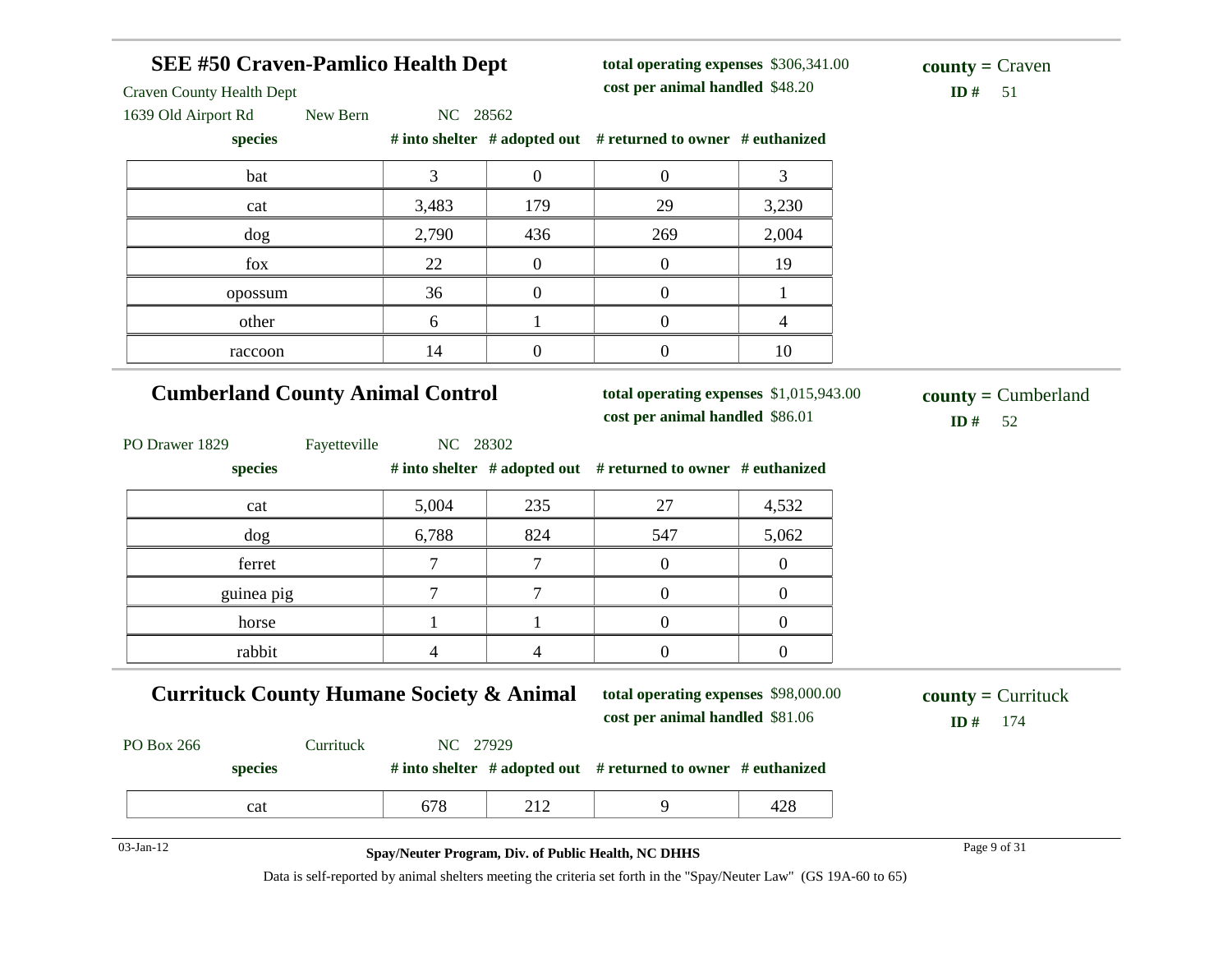| <b>Currituck County Humane Society &amp; Animal</b> |           |                |              | total operating expenses \$98,000.00<br>cost per animal handled \$81.06   |                  | $county = Currituck$<br>ID#<br>174      |
|-----------------------------------------------------|-----------|----------------|--------------|---------------------------------------------------------------------------|------------------|-----------------------------------------|
| PO Box 266                                          | Currituck | NC 27929       |              |                                                                           |                  |                                         |
| species                                             |           |                |              | # into shelter # adopted out # returned to owner # euthanized             |                  |                                         |
| dog                                                 |           | 531            | 282          | 132                                                                       | 82               |                                         |
| <b>The Outer Banks SPCA Animal Shelter</b>          |           |                |              | total operating expenses \$335,600.00<br>cost per animal handled \$500.00 |                  | $county = Dare$<br>ID#<br>129           |
| PO Box 1000                                         | Manteo    | NC 27954       |              |                                                                           |                  |                                         |
| species                                             |           |                |              | # into shelter # adopted out # returned to owner # euthanized             |                  |                                         |
| bat                                                 |           | $\overline{2}$ | $\mathbf{0}$ | $\boldsymbol{0}$                                                          | $\overline{2}$   |                                         |
| bird                                                |           | 73             | $\mathbf{0}$ | $\boldsymbol{0}$                                                          | 73               |                                         |
| cat                                                 |           | 1,258          | 100          | 21                                                                        | 1,137            |                                         |
| dog                                                 |           | 639            | 137          | 221                                                                       | 281              |                                         |
| opossum                                             |           | 120            | $\mathbf{0}$ | $\mathbf{0}$                                                              | 60               |                                         |
| raccoon                                             |           | 131            | $\mathbf{0}$ | $\mathbf{0}$                                                              | 131              |                                         |
| rodent                                              |           | 17             | $\mathbf{0}$ | $\boldsymbol{0}$                                                          | 17               |                                         |
| <b>Davidson County Animal Control</b>               |           |                |              | total operating expenses \$381,965.55<br>cost per animal handled \$50.42  |                  | $county = \text{Davidson}$<br>ID#<br>54 |
| 490 Glendale Rd<br>species                          | Lexington | NC 27292       |              | # into shelter # adopted out # returned to owner # euthanized             |                  |                                         |
| cat                                                 |           | 3,505          | 134          | 12                                                                        | 3,359            |                                         |
| chicken                                             |           | $\,8\,$        | 8            | $\mathbf{0}$                                                              | $\overline{0}$   |                                         |
| dog                                                 |           | 4,017          | 369          | 321                                                                       | 3,327            |                                         |
| goat                                                |           | 10             | 6            | $\overline{4}$                                                            | $\overline{0}$   |                                         |
| other                                               |           | 5              | 3            | $\boldsymbol{0}$                                                          | $\overline{2}$   |                                         |
| rabbit                                              |           | 6              | 6            | $\overline{0}$                                                            | $\boldsymbol{0}$ |                                         |

03-Jan-12 Page 10 of 31 **Spay/Neuter Program, Div. of Public Health, NC DHHS**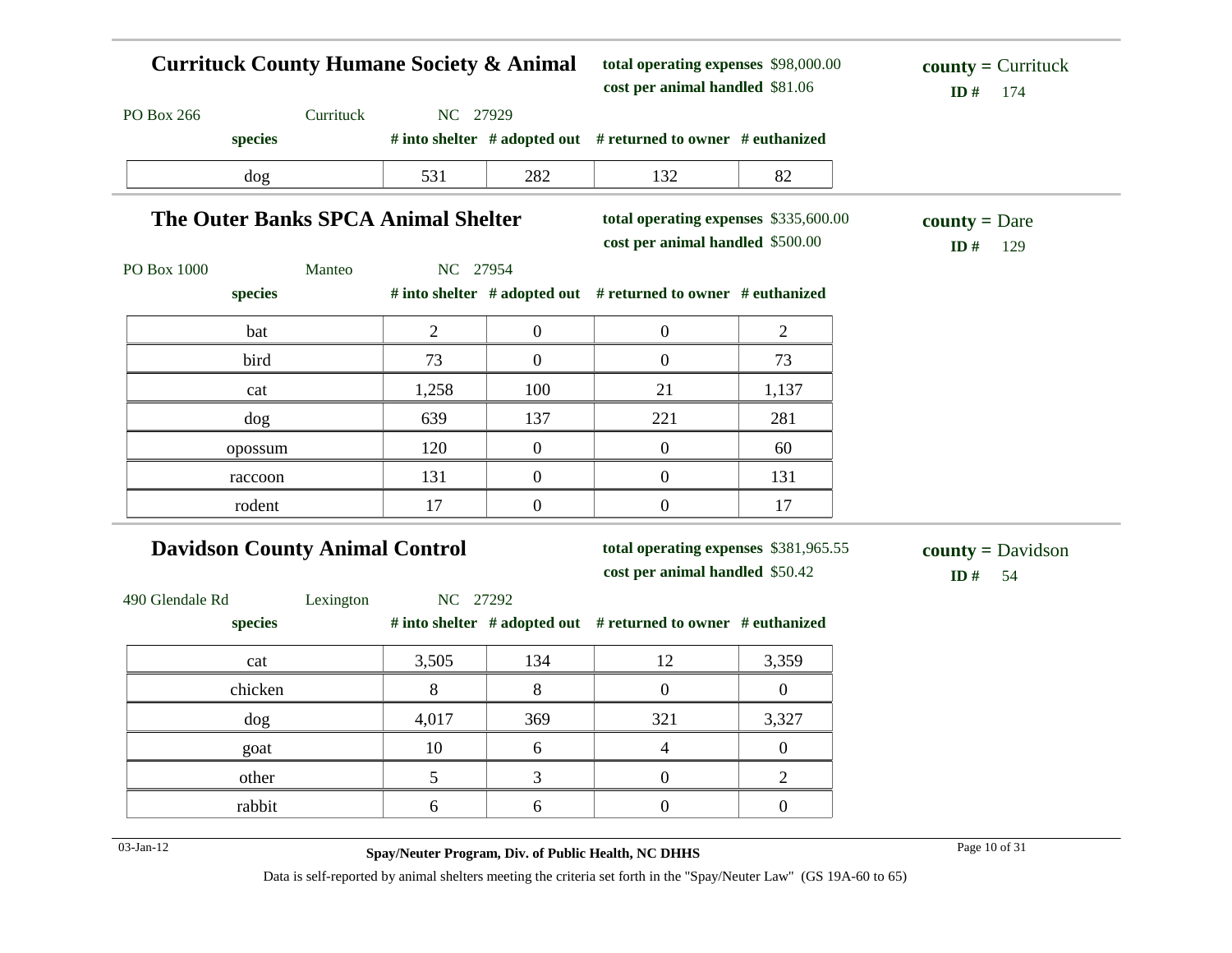|                                                                          | <b>Davidson County Animal Control</b><br>total operating expenses \$381,965.55<br>cost per animal handled \$50.42 |          |                  | $county = \text{Davidson}$<br>ID#<br>54                                   |       |                                        |
|--------------------------------------------------------------------------|-------------------------------------------------------------------------------------------------------------------|----------|------------------|---------------------------------------------------------------------------|-------|----------------------------------------|
| 490 Glendale Rd                                                          | Lexington                                                                                                         | NC 27292 |                  |                                                                           |       |                                        |
| species                                                                  |                                                                                                                   |          |                  | # into shelter # adopted out # returned to owner # euthanized             |       |                                        |
| raccoon                                                                  |                                                                                                                   | 24       | $\boldsymbol{0}$ | $\overline{0}$                                                            | 24    |                                        |
| <b>Duplin County Animal Control</b>                                      |                                                                                                                   |          |                  | total operating expenses \$139,332.00                                     |       | $county = Duplin$                      |
| Duplin County Manager's Office                                           |                                                                                                                   |          |                  | cost per animal handled \$42.45                                           |       | ID#<br>56                              |
| PO Box 910                                                               | Kenansville                                                                                                       | NC 28349 |                  |                                                                           |       |                                        |
| species                                                                  |                                                                                                                   |          |                  | # into shelter # adopted out # returned to owner # euthanized             |       |                                        |
| cat                                                                      |                                                                                                                   | 977      | 167              | 14                                                                        | 798   |                                        |
| dog                                                                      |                                                                                                                   | 2,241    | 850              | 149                                                                       | 1,242 |                                        |
| <b>The Animal Protection Society of Durham</b>                           |                                                                                                                   |          |                  | total operating expenses \$763,329.00<br>cost per animal handled \$114.00 |       | <b>county</b> = $Durham$<br>ID#<br>121 |
| 2117 E Club Blvd                                                         | Durham                                                                                                            | NC 27704 |                  |                                                                           |       |                                        |
| species                                                                  |                                                                                                                   |          |                  | # into shelter # adopted out # returned to owner # euthanized             |       |                                        |
| cat                                                                      |                                                                                                                   | 2,546    | 475              | 41                                                                        | 1,975 |                                        |
| dog                                                                      |                                                                                                                   | 3,791    | 750              | 431                                                                       | 2,561 |                                        |
| other                                                                    |                                                                                                                   | 356      | 78               | 14                                                                        | 259   |                                        |
| <b>Edgecombe/City of Tarboro Animal Control</b><br>Dept. of Public Works |                                                                                                                   |          |                  | total operating expenses \$31,810.94<br>cost per animal handled \$79.93   |       | $county = Edgecombe$<br>ID#<br>45      |
| <b>PO Box 220</b>                                                        | Tarboro                                                                                                           | NC 27886 |                  |                                                                           |       |                                        |
| species                                                                  |                                                                                                                   |          |                  | # into shelter # adopted out # returned to owner # euthanized             |       |                                        |
| cat                                                                      |                                                                                                                   | 222      | $\tau$           | 3                                                                         | 212   |                                        |
| dog                                                                      |                                                                                                                   | 176      | 45               | 19                                                                        | 112   |                                        |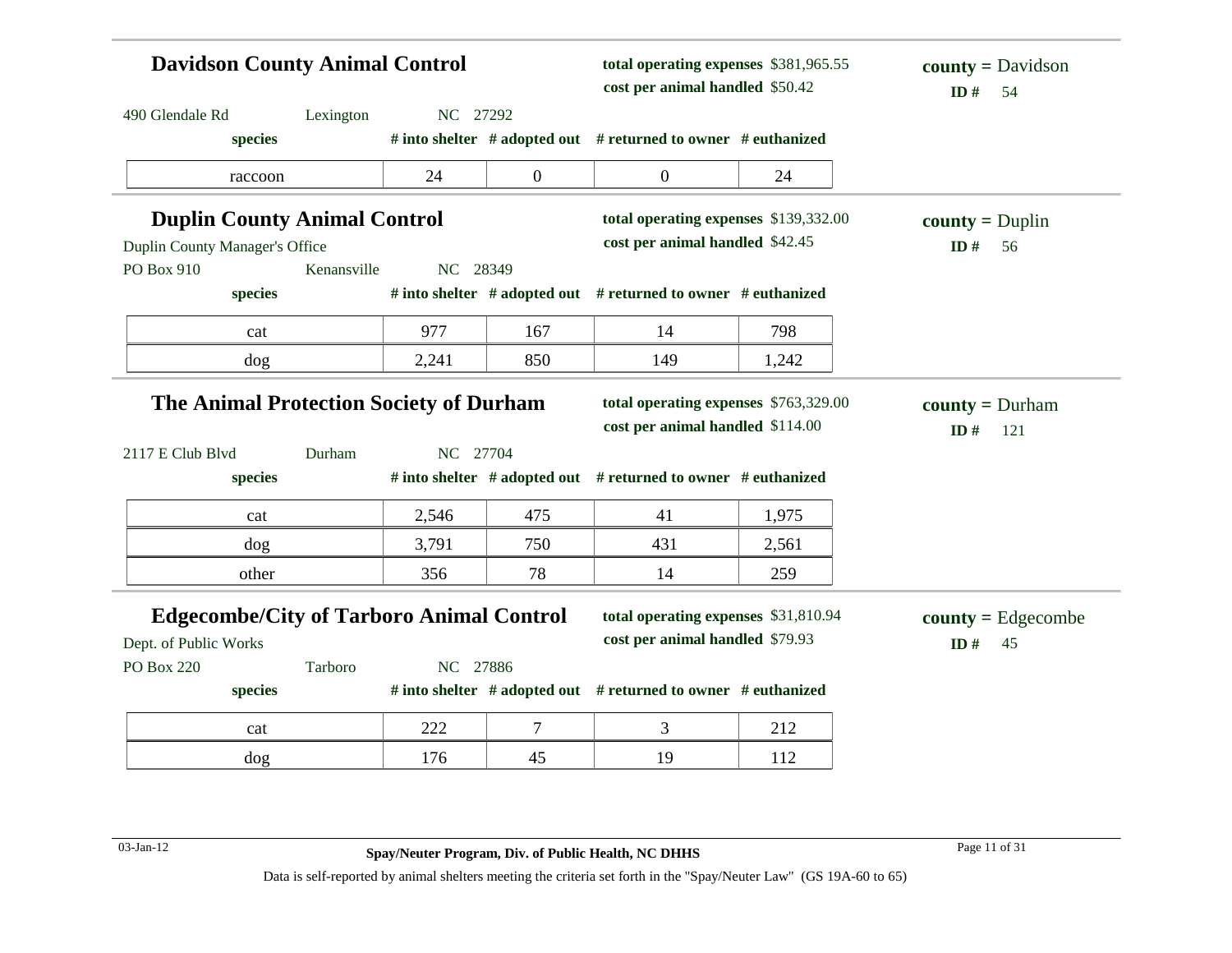# **Edgecombe County Animal Control**

**total operating expenses** \$101,519.28 **cost per animal handled**

 $ID# 58$ **county =** Edgecombe

| 2909 N Main St                                 | Tarboro<br>NC 27886                                       |                  |                                                                             |                |                                     |
|------------------------------------------------|-----------------------------------------------------------|------------------|-----------------------------------------------------------------------------|----------------|-------------------------------------|
| species                                        |                                                           |                  | # into shelter # adopted out # returned to owner # euthanized               |                |                                     |
| cat                                            | 582                                                       | 81               | $\overline{0}$                                                              | 501            |                                     |
| dog                                            | 1,118                                                     | 250              | 48                                                                          | 820            |                                     |
|                                                | <b>Forsyth County Animal Shelter</b>                      |                  | total operating expenses \$1,787,295.00<br>cost per animal handled \$212.87 |                | $county = Forsyth$<br>ID#<br>59     |
| 5570 Sturmer Park Circle<br>species            | NC 27105<br><b>Winston Salem</b>                          |                  | # into shelter # adopted out # returned to owner # euthanized               |                |                                     |
| bird                                           | 44                                                        | 15               | $\overline{0}$                                                              | $\overline{7}$ |                                     |
| cat                                            | 3,435                                                     | 401              | 25                                                                          | 2,991          |                                     |
| dog                                            | 4,628                                                     | 840              | 476                                                                         | 3,240          |                                     |
|                                                |                                                           |                  |                                                                             |                |                                     |
| other                                          | 20                                                        | 15               | $\overline{4}$                                                              | $\overline{2}$ |                                     |
| wildlife                                       | 269                                                       | 6                | $\overline{0}$                                                              | 210            |                                     |
| <b>Gaston County Police Dept</b><br>PO Box 479 | <b>Gaston County Animal Control</b><br>Dallas<br>NC 28034 |                  | total operating expenses \$413,496.00<br>cost per animal handled \$44.62    |                | <b>county</b> = Gaston<br>ID#<br>61 |
| species                                        |                                                           |                  | # into shelter # adopted out # returned to owner # euthanized               |                |                                     |
| bat                                            | 20                                                        | $\boldsymbol{0}$ | $\boldsymbol{0}$                                                            | 10             |                                     |
| bird                                           | 11                                                        | $\overline{0}$   | $\boldsymbol{0}$                                                            | 8              |                                     |
| caiman                                         | $\mathbf{1}$                                              | $\mathbf{0}$     | $\boldsymbol{0}$                                                            | $\overline{0}$ |                                     |
| cat                                            | 4,441                                                     | 350              | 32                                                                          | 3,928          |                                     |
| chicken                                        | $\mathbf{1}$                                              | $\overline{0}$   | $\boldsymbol{0}$                                                            | $\mathbf{1}$   |                                     |
| cow                                            | $\mathbf{1}$                                              | $\overline{0}$   | $\mathbf{1}$                                                                | $\overline{0}$ |                                     |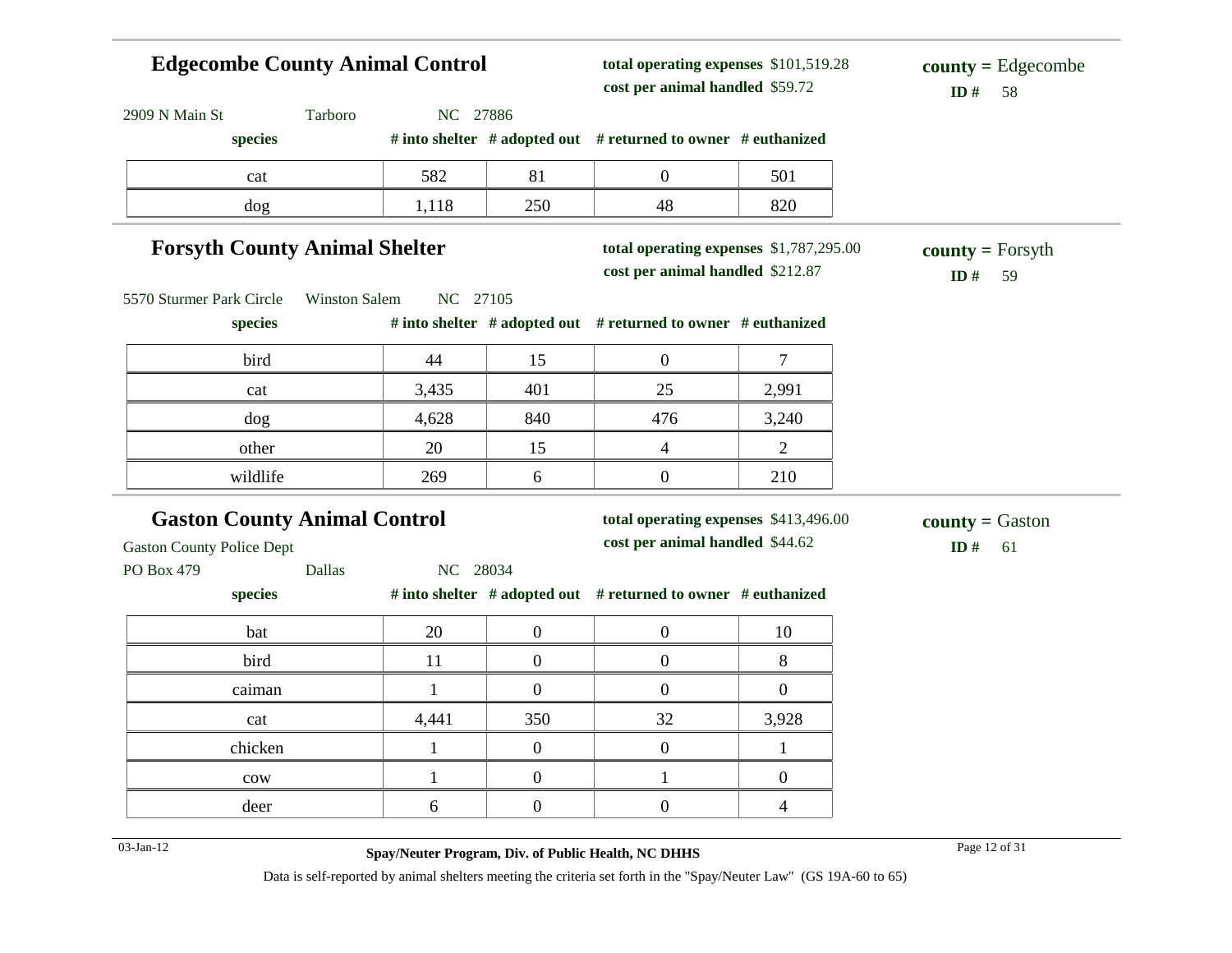## **Gaston County Animal Control**

**total operating expenses** \$413,496.00 **cost per animal handled**

 $$ **county =** Gaston

Gaston County Police Dept

PO Box 479 Dallas NC 28034

**species # into shelter # adopted out # returned to owner # euthanized**

| ------                     |                |                  |                  |                  |
|----------------------------|----------------|------------------|------------------|------------------|
| dog                        | 4,644          | 625              | 515              | 3,344            |
| duck                       | $\overline{4}$ | $\boldsymbol{0}$ | $\boldsymbol{0}$ | $\,1$            |
| ferret                     | $\mathbf{1}$   | $\boldsymbol{0}$ | $\boldsymbol{0}$ | $\,1\,$          |
| ${\rm fox}$                | 3              | $\boldsymbol{0}$ | $\boldsymbol{0}$ | $\sqrt{2}$       |
| geese                      | $\overline{3}$ | $\boldsymbol{0}$ | $\boldsymbol{0}$ | $\boldsymbol{0}$ |
| goat                       | $\mathbf{1}$   | $\boldsymbol{0}$ | $\overline{0}$   | $\,1$            |
| groundhog                  | $\overline{2}$ | $\boldsymbol{0}$ | $\boldsymbol{0}$ | $\overline{2}$   |
| hamster                    | $\mathbf{1}$   | $\boldsymbol{0}$ | $\boldsymbol{0}$ | $\boldsymbol{0}$ |
| $\ensuremath{\text{hawk}}$ | $\overline{4}$ | $\boldsymbol{0}$ | $\boldsymbol{0}$ | $\boldsymbol{0}$ |
| horse                      | $\,1$          | $\boldsymbol{0}$ | $\,1$            | $\boldsymbol{0}$ |
| opossum                    | 37             | $\boldsymbol{0}$ | $\boldsymbol{0}$ | 26               |
| owl                        | $\mathbf{1}$   | $\boldsymbol{0}$ | $\boldsymbol{0}$ | $\boldsymbol{0}$ |
| peacock                    | $\mathbf{1}$   | $\boldsymbol{0}$ | $\boldsymbol{0}$ | $\boldsymbol{0}$ |
| pig                        | $\overline{4}$ | $\boldsymbol{0}$ | $\mathbf 1$      | $\overline{2}$   |
| pigeon                     | $\overline{4}$ | $\boldsymbol{0}$ | $\boldsymbol{0}$ | $\boldsymbol{0}$ |
| rabbit                     | $\overline{4}$ | $\boldsymbol{0}$ | $\boldsymbol{0}$ | 3                |
| raccoon                    | 55             | $\boldsymbol{0}$ | $\boldsymbol{0}$ | $47\,$           |
| robin                      | $\,1$          | $\boldsymbol{0}$ | $\boldsymbol{0}$ | $\boldsymbol{0}$ |
| skunk                      | $\overline{c}$ | $\boldsymbol{0}$ | $\boldsymbol{0}$ | $\overline{c}$   |
| snake                      | $\mathbf{1}$   | $\boldsymbol{0}$ | $\boldsymbol{0}$ | $\boldsymbol{0}$ |
| sparrow                    | $\mathbf{1}$   | $\boldsymbol{0}$ | $\boldsymbol{0}$ | $\boldsymbol{0}$ |
| squirrel                   | $\overline{4}$ | $\boldsymbol{0}$ | $\boldsymbol{0}$ | $\overline{4}$   |
| turtle                     | $\sqrt{2}$     | $\boldsymbol{0}$ | $\boldsymbol{0}$ | $\boldsymbol{0}$ |
|                            |                |                  |                  |                  |

03-Jan-12 Page 13 of 31 **Spay/Neuter Program, Div. of Public Health, NC DHHS**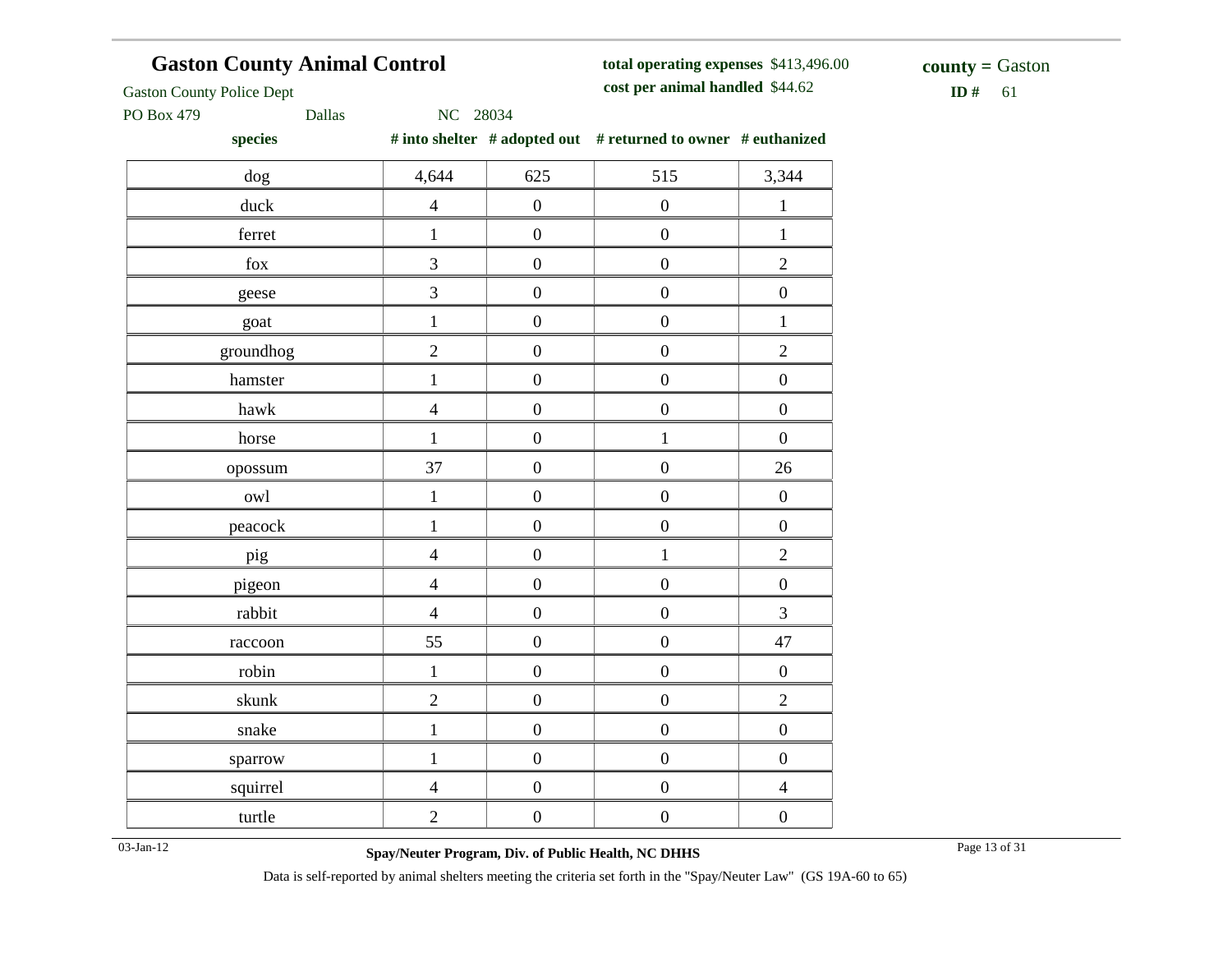| <b>Granville County Animal Control</b><br>Dept of Emergency Services |              |                  | total operating expenses \$222,017.00<br>cost per animal handled \$65.86    | $county = Granville$<br>ID#<br>64 |                                     |
|----------------------------------------------------------------------|--------------|------------------|-----------------------------------------------------------------------------|-----------------------------------|-------------------------------------|
| Oxford<br>PO Box 1642                                                | NC 27565     |                  |                                                                             |                                   |                                     |
| species                                                              |              |                  | # into shelter # adopted out # returned to owner # euthanized               |                                   |                                     |
| bird                                                                 | $\mathbf{1}$ | $\boldsymbol{0}$ | $\boldsymbol{0}$                                                            | $\mathbf{1}$                      |                                     |
| cat                                                                  | 1,538        | 71               | 18                                                                          | 1,449                             |                                     |
| dog                                                                  | 1,723        | 253              | 154                                                                         | 1,316                             |                                     |
| groundhog                                                            | $\mathbf{1}$ | $\overline{0}$   | $\boldsymbol{0}$                                                            | $\mathbf{1}$                      |                                     |
| opossum                                                              | 26           | 22               | $\boldsymbol{0}$                                                            | 4                                 |                                     |
| raccoon                                                              | 20           | $\boldsymbol{0}$ | $\boldsymbol{0}$                                                            | 20                                |                                     |
| <b>Greene County Animal Control</b>                                  |              |                  | total operating expenses \$89,988.24                                        |                                   | $county = Green$                    |
| Greene County Health Dept                                            |              |                  | cost per animal handled \$92.49                                             |                                   | ID#<br>65                           |
| 227 Kingold Blvd - Ste B<br>Snow Hill                                | NC 28580     |                  |                                                                             |                                   |                                     |
|                                                                      |              |                  |                                                                             |                                   |                                     |
| species                                                              |              |                  | # into shelter # adopted out # returned to owner # euthanized               |                                   |                                     |
| cat                                                                  | 368          | 61               | $\boldsymbol{0}$                                                            | 302                               |                                     |
| dog                                                                  | 605          | 127              | 36                                                                          | 413                               |                                     |
|                                                                      |              |                  |                                                                             |                                   |                                     |
| <b>United Animal Coalition</b>                                       |              |                  | total operating expenses \$1,260,324.00<br>cost per animal handled \$420.00 |                                   | $county =$ Guilford<br>ID $#$<br>66 |
| Jamestown                                                            |              | NC 27282-0008    |                                                                             |                                   |                                     |
| species                                                              |              |                  | # into shelter # adopted out # returned to owner # euthanized               |                                   |                                     |
| <b>Guilford County Animal Shelter</b><br>PO Box 8<br>bat             | 118          | $\boldsymbol{0}$ | $\boldsymbol{0}$                                                            | 118                               |                                     |
| cat                                                                  | 6,041        | 2,192            | 56                                                                          | 3,593                             |                                     |
| chicken                                                              | 15           | 13               | $\boldsymbol{0}$                                                            | 2                                 |                                     |
| deer                                                                 | 9            | 4                | $\theta$                                                                    | 5                                 |                                     |
| dog                                                                  | 8,025        | 2,706            | 987                                                                         | 4,379                             |                                     |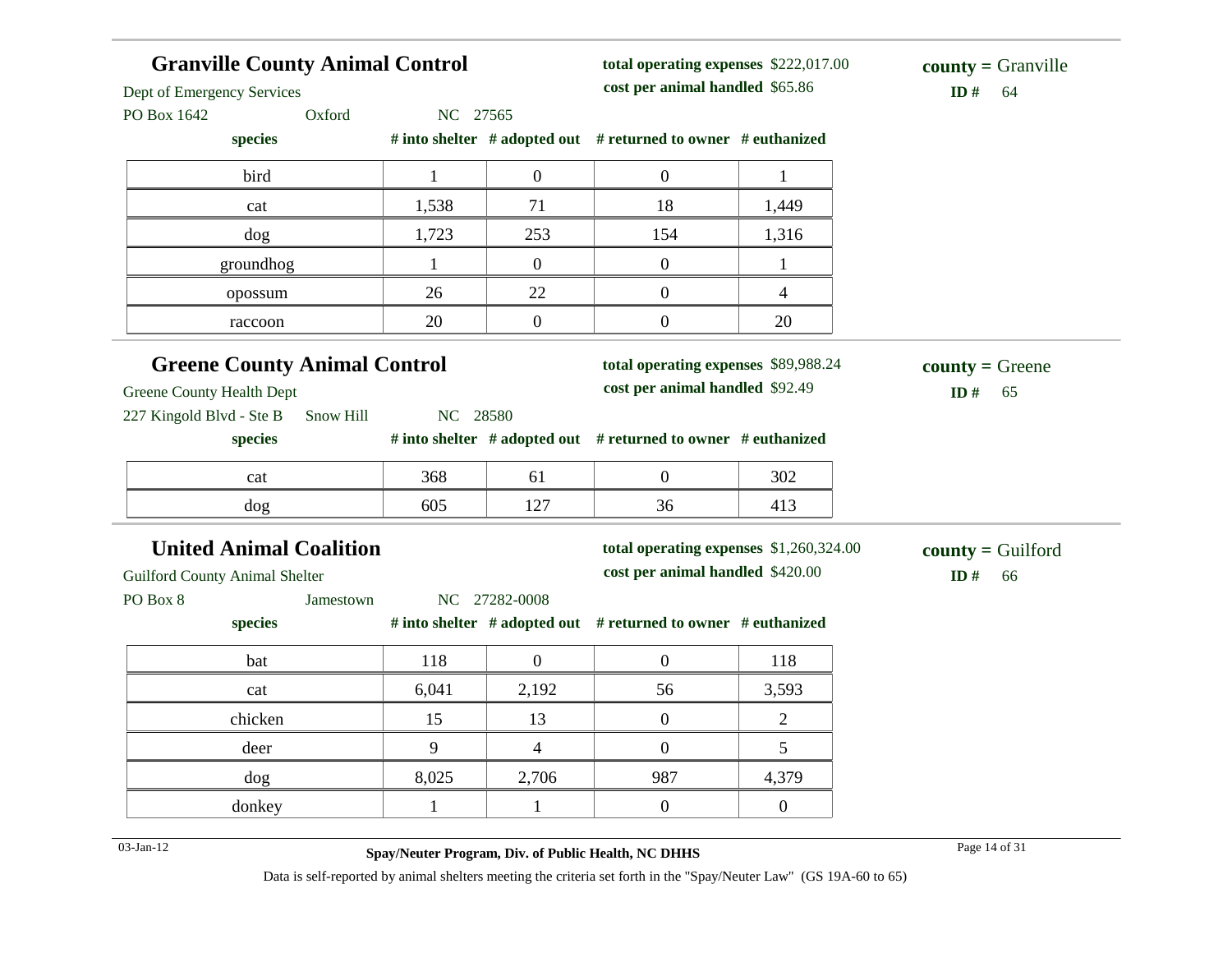#### **United Animal Coalition**

**total operating expenses** \$1,260,324.00 **cost per animal handled**

 $ID# 66$ **county =** Guilford

Guilford County Animal Shelter

PO Box 8 Jamestown NC 27282-0008

**species # into shelter # adopted out # returned to owner # euthanized**

| species       |                |                         | $\pi$ mw shence $\pi$ adopted out $\pi$ returned to owner $\pi$ cumamized |                  |
|---------------|----------------|-------------------------|---------------------------------------------------------------------------|------------------|
| dove          | $\overline{4}$ | $\mathfrak{Z}$          | $\boldsymbol{0}$                                                          | $\mathbf 1$      |
| duck          | $\mathbf{1}$   | $\,1$                   | $\boldsymbol{0}$                                                          | $\boldsymbol{0}$ |
| ferret        | $\sqrt{6}$     | $\overline{4}$          | $\overline{2}$                                                            | $\boldsymbol{0}$ |
| ${\rm fox}$   | 26             | $\boldsymbol{0}$        | $\boldsymbol{0}$                                                          | 26               |
| geese         | 8              | 5                       | $\boldsymbol{0}$                                                          | 3                |
| gerbil        | 14             | 10                      | $\boldsymbol{0}$                                                          | $\overline{4}$   |
| goat          | $10\,$         | $8\,$                   | $\boldsymbol{0}$                                                          | $\sqrt{2}$       |
| gopher        | $\mathbf{1}$   | $\,1\,$                 | $\boldsymbol{0}$                                                          | $\boldsymbol{0}$ |
| guinea pig    | 59             | 46                      | $\boldsymbol{0}$                                                          | $10\,$           |
| hamster       | 21             | $17\,$                  | $\boldsymbol{0}$                                                          | $\overline{4}$   |
| hawk          | 3              | $\overline{2}$          | $\boldsymbol{0}$                                                          | $\,1\,$          |
| heron         | $\mathbf 1$    | $\boldsymbol{0}$        | $\boldsymbol{0}$                                                          | $\boldsymbol{0}$ |
| horse         | 9              | 9                       | $\boldsymbol{0}$                                                          | $\boldsymbol{0}$ |
| iguana        | $\sqrt{6}$     | 5                       | $\boldsymbol{0}$                                                          | $\boldsymbol{0}$ |
| mouse         | $\mathbf 1$    | $\mathbf 1$             | $\boldsymbol{0}$                                                          | $\boldsymbol{0}$ |
| opossum       | 52             | 5                       | $\boldsymbol{0}$                                                          | 47               |
| owl           | $\overline{3}$ | $\overline{c}$          | $\boldsymbol{0}$                                                          | $\mathbf 1$      |
| parrot        | $\,1$          | $\,1$                   | $\boldsymbol{0}$                                                          | $\boldsymbol{0}$ |
| pig           | $\mathbf{1}$   | $\boldsymbol{0}$        | $\boldsymbol{0}$                                                          | $\,1$            |
| pigeon        | 6              | $\overline{\mathbf{3}}$ | $\,1$                                                                     | $\sqrt{2}$       |
| pot belly pig | 3              | $\overline{c}$          | $\boldsymbol{0}$                                                          | $\,1$            |
| rabbit        | 74             | 45                      | $\boldsymbol{0}$                                                          | 30               |
| raccoon       | 345            | $\boldsymbol{0}$        | $\boldsymbol{0}$                                                          | 345              |

03-Jan-12 Page 15 of 31 **Spay/Neuter Program, Div. of Public Health, NC DHHS**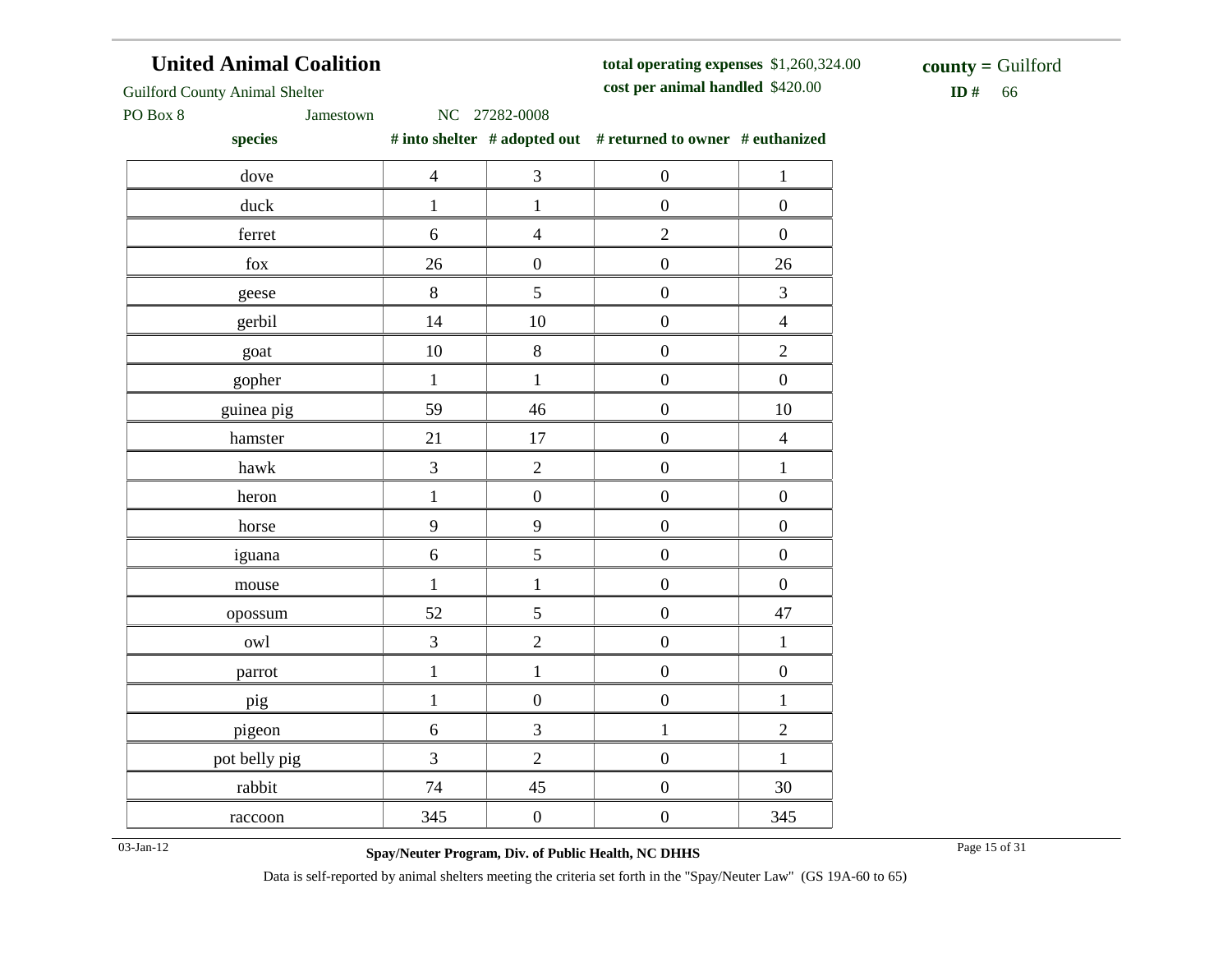| <b>United Animal Coalition</b><br><b>Guilford County Animal Shelter</b> |                |                  | total operating expenses \$1,260,324.00<br>cost per animal handled \$420.00 | $county =$ Guilford<br>ID#<br>66 |                                        |
|-------------------------------------------------------------------------|----------------|------------------|-----------------------------------------------------------------------------|----------------------------------|----------------------------------------|
| PO Box 8<br>Jamestown                                                   |                | NC 27282-0008    |                                                                             |                                  |                                        |
| species                                                                 |                |                  | # into shelter $#$ adopted out $#$ returned to owner $#$ euthanized         |                                  |                                        |
| rat                                                                     | $\overline{4}$ | 3                | $\mathbf{0}$                                                                | $\mathbf{1}$                     |                                        |
| robin                                                                   | 6              | 6                | $\overline{0}$                                                              | $\boldsymbol{0}$                 |                                        |
| sheep                                                                   |                | $\boldsymbol{0}$ | $\boldsymbol{0}$                                                            | 1                                |                                        |
| skunk                                                                   | 21             | $\boldsymbol{0}$ | $\overline{0}$                                                              | 21                               |                                        |
| snake                                                                   |                | 1                | $\overline{0}$                                                              | $\boldsymbol{0}$                 |                                        |
| sparrow                                                                 | 11             | 8                | $\overline{0}$                                                              | 3                                |                                        |
| squirrel                                                                | 32             | 8                | $\overline{0}$                                                              | 24                               |                                        |
| turtle                                                                  | $\overline{2}$ |                  | $\boldsymbol{0}$                                                            | 1                                |                                        |
| <b>Halifax County Env Health / Animal Control</b><br>Attn: Jeff Dillard |                |                  | total operating expenses \$220,692.00<br>cost per animal handled \$91.15    |                                  | $county = \text{Halifax}$<br>ID#<br>68 |
| PO Box 10<br>Halifax                                                    | NC 27839       |                  |                                                                             |                                  |                                        |
| species                                                                 |                |                  | # into shelter $#$ adopted out $#$ returned to owner $#$ euthanized         |                                  |                                        |
| cat                                                                     | 1,086          | 46               | 19                                                                          | 1,007                            |                                        |
| dog                                                                     | 1,321          | 324              | 85                                                                          | 803                              |                                        |
| other                                                                   | 14             | $\overline{0}$   | $\boldsymbol{0}$                                                            | 14                               |                                        |
| <b>Harnett County Animal Shelter</b><br>Attn: Tino Medina               |                |                  | total operating expenses \$337,890.00<br>cost per animal handled \$57.92    |                                  | $county = Harnett$<br>ID#<br>70        |

Attn: Tino Medina

1137 E Cornelius Harnett B Lillington NC 27546

**species # into shelter # adopted out # returned to owner # euthanized**

| bat    |  |  |
|--------|--|--|
| bird   |  |  |
| bobcat |  |  |

03-Jan-12 Page 16 of 31 **Spay/Neuter Program, Div. of Public Health, NC DHHS**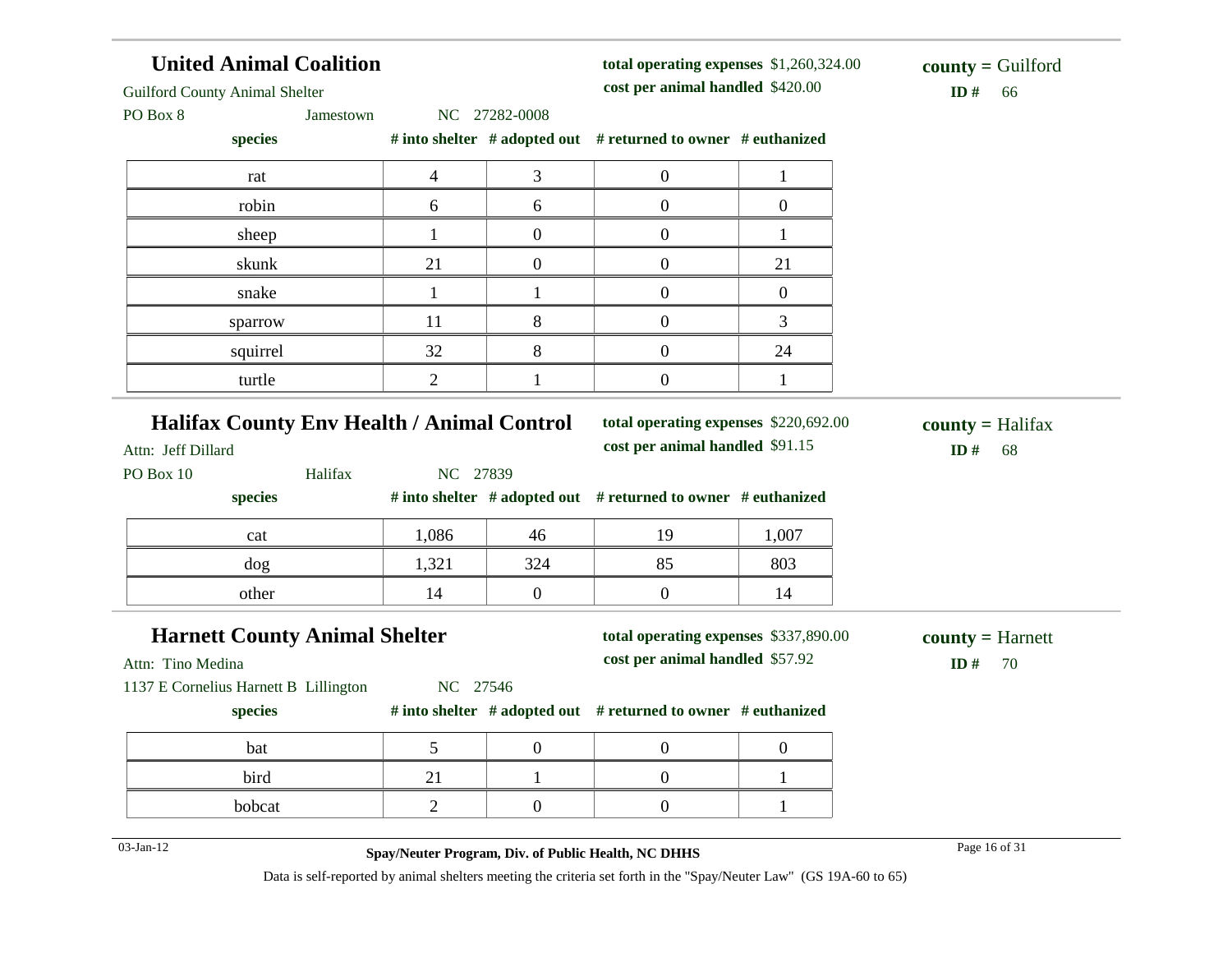## **Harnett County Animal Shelter**

**total operating expenses** \$337,890.00 **cost per animal handled**

 $ID#$  70 **county =** Harnett

Attn: Tino Medina

1137 E Cornelius Harnett B Lillington NC 27546

**species # into shelter # adopted out # returned to owner # euthanized**

| cat             | 2,229          | 73               | 20               | 1,877            |
|-----------------|----------------|------------------|------------------|------------------|
| chicken         | 10             | $\boldsymbol{0}$ | $\boldsymbol{0}$ | $\mathbf{1}$     |
| $_{\text{cow}}$ | $\sqrt{6}$     | $\boldsymbol{0}$ | 6                | $\boldsymbol{0}$ |
| coyote          | $\mathbf{1}$   | $\boldsymbol{0}$ | $\boldsymbol{0}$ | $\mathbf{1}$     |
| deer            | $\overline{2}$ | $\boldsymbol{0}$ | $\boldsymbol{0}$ | $\mathbf{1}$     |
| $\rm{dog}$      | 3,231          | 273              | 184              | 2,043            |
| duck            | $\mathbf{1}$   | $\boldsymbol{0}$ | $\boldsymbol{0}$ | $\boldsymbol{0}$ |
| ferret          | $\overline{4}$ | $\mathbf{1}$     | $\boldsymbol{0}$ | $\boldsymbol{0}$ |
| fish            | 12             | $\boldsymbol{0}$ | $\boldsymbol{0}$ | $\boldsymbol{0}$ |
| ${\rm fox}$     | 13             | $\boldsymbol{0}$ | $\boldsymbol{0}$ | $\boldsymbol{7}$ |
| goat            | 139            | $\sqrt{2}$       | 118              | $\boldsymbol{7}$ |
| guinea pig      | 9              | $\overline{2}$   | $\boldsymbol{0}$ | $\boldsymbol{0}$ |
| hamster         | 50             | $\boldsymbol{0}$ | $\boldsymbol{0}$ | 50               |
| horse           | 36             | $\overline{2}$   | 29               | $\overline{2}$   |
| lizard          | $\,1\,$        | $\boldsymbol{0}$ | $\boldsymbol{0}$ | $\boldsymbol{0}$ |
| opossum         | $20\,$         | $\boldsymbol{0}$ | $\boldsymbol{0}$ | $\,1$            |
| owl             | $\,1\,$        | $\boldsymbol{0}$ | $\boldsymbol{0}$ | $\boldsymbol{0}$ |
| pig             | $\mathbf{1}$   | $\boldsymbol{0}$ | $\boldsymbol{0}$ | $\boldsymbol{0}$ |
| primate         | $\mathbf{1}$   | $\boldsymbol{0}$ | $\mathbf{1}$     | $\boldsymbol{0}$ |
| rabbit          | 14             | $\sqrt{2}$       | $\overline{2}$   | $10\,$           |
| raccoon         | 16             | $\boldsymbol{0}$ | $\boldsymbol{0}$ | 11               |
| snake           | $\sqrt{6}$     | $\boldsymbol{0}$ | $\boldsymbol{0}$ | 5                |
| turtle          | $\mathbf{1}$   | $\boldsymbol{0}$ | $\boldsymbol{0}$ | $\boldsymbol{0}$ |

03-Jan-12 Page 17 of 31 **Spay/Neuter Program, Div. of Public Health, NC DHHS**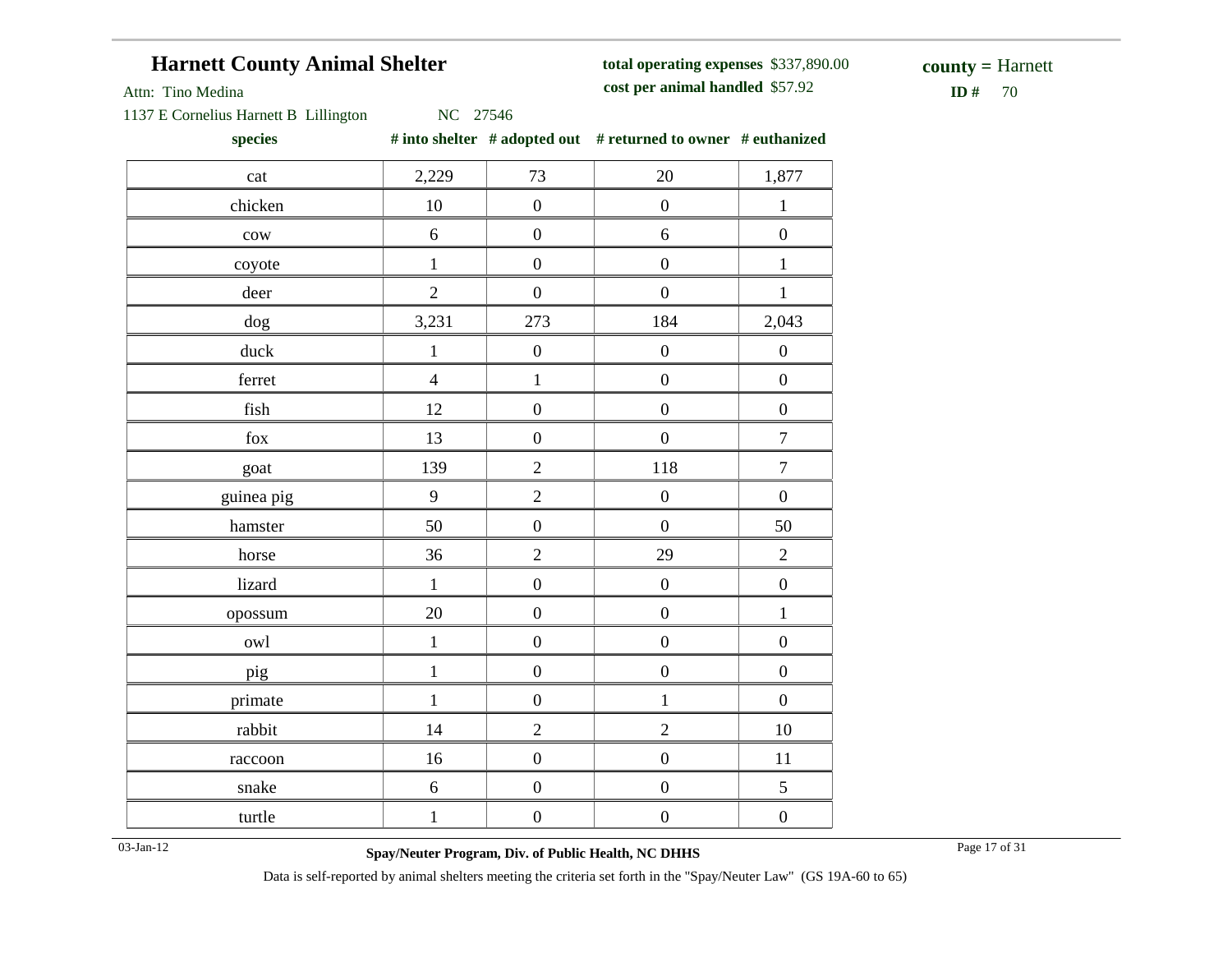| <b>Hertford County Animal Shelter</b><br>Hertford County Animal Contol |                  |                  | total operating expenses \$54,346.00<br>cost per animal handled \$70.62 |                | $county = Hertford$<br>ID#<br>73 |
|------------------------------------------------------------------------|------------------|------------------|-------------------------------------------------------------------------|----------------|----------------------------------|
| Winton<br>PO Box 566<br>species                                        | NC 27986         |                  | # into shelter # adopted out # returned to owner # euthanized           |                |                                  |
|                                                                        |                  |                  |                                                                         |                |                                  |
| dog                                                                    | 774              | 100              | $\boldsymbol{0}$                                                        | 620            |                                  |
| <b>Hoke County Animal Shelter</b>                                      |                  |                  | total operating expenses \$85,000.00                                    |                | $county = Hoke$                  |
| Hoke County Animal Control                                             |                  |                  | cost per animal handled \$21.18                                         |                | ID#<br>74                        |
| Raeford<br><b>PO Box 728</b>                                           | NC 28376         |                  |                                                                         |                |                                  |
| species                                                                |                  |                  | # into shelter # adopted out # returned to owner # euthanized           |                |                                  |
| cat                                                                    | 608              | 90               | 5                                                                       | 502            |                                  |
| chicken                                                                | 1                | $\overline{0}$   | $\mathbf{1}$                                                            | $\overline{0}$ |                                  |
| deer                                                                   | 3                | $\overline{0}$   | $\overline{0}$                                                          | $\mathbf{1}$   |                                  |
| dog                                                                    | 1,186            | 219              | 101                                                                     | 699            |                                  |
| opossum                                                                | $\boldsymbol{7}$ | $\boldsymbol{0}$ | $\boldsymbol{0}$                                                        | $\overline{0}$ |                                  |
| raccoon                                                                | $\overline{4}$   | $\overline{0}$   | $\boldsymbol{0}$                                                        | $\overline{4}$ |                                  |
| rat                                                                    | 1                | $\overline{0}$   | $\overline{0}$                                                          | 1              |                                  |
| <b>Iredell County Animal Control</b>                                   |                  |                  | total operating expenses \$856,712.00                                   |                | $county = Iredell$               |
|                                                                        |                  |                  | cost per animal handled \$109.00                                        |                | ID#<br>76                        |
| Statesville<br>243 Twin Oaks Rd<br>species                             | NC 28625         |                  | # into shelter # adopted out # returned to owner # euthanized           |                |                                  |
| cat                                                                    | 3,814            | 251              | 57                                                                      | 2,890          |                                  |
| dog                                                                    | 3,848            | 416              | 432                                                                     | 2,739          |                                  |
| other                                                                  | 194              | 15               | $\overline{4}$                                                          | 65             |                                  |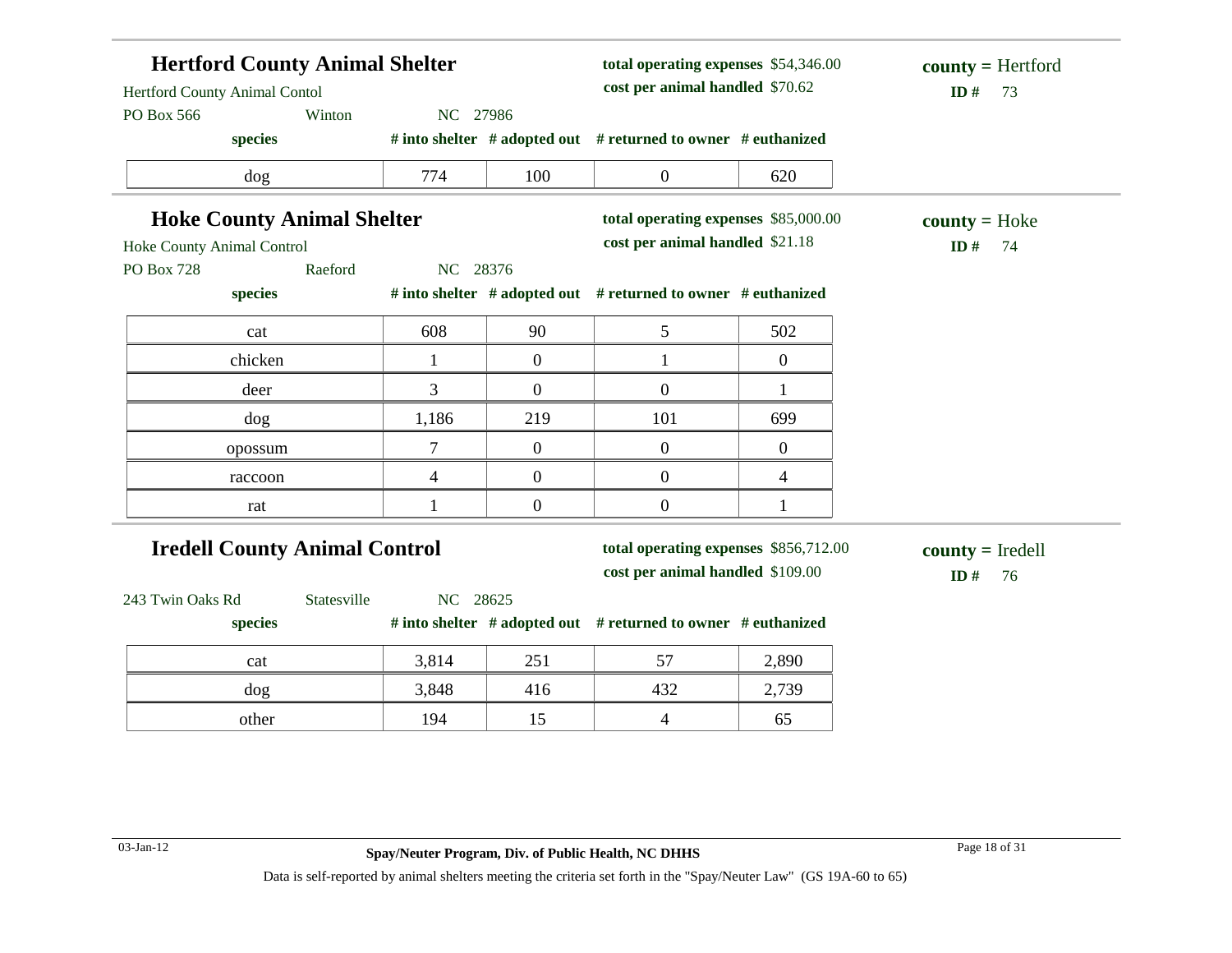# **Jackson County Humane Society**

**total operating expenses** \$52,791.79 **cost per animal handled**

 $ID#$  127 **county =** Jackson

| PO Box 1966<br>Sylva                  | NC 28779               |                  |                                                                           |                  |                                  |
|---------------------------------------|------------------------|------------------|---------------------------------------------------------------------------|------------------|----------------------------------|
| species                               |                        |                  | # into shelter # adopted out # returned to owner # euthanized             |                  |                                  |
| cat                                   | 150                    | 95               | $\boldsymbol{0}$                                                          | $\mathbf{1}$     |                                  |
| $\log$                                | 247                    | 238              | $\overline{2}$                                                            | 3                |                                  |
| other                                 | $\boldsymbol{0}$       | 10               | $\boldsymbol{0}$                                                          | $\boldsymbol{0}$ |                                  |
| <b>Johnston County Animal Control</b> |                        |                  | total operating expenses \$457,619.00<br>cost per animal handled \$141.45 |                  | $county = Johnston$<br>ID#<br>78 |
| 1320 N Brightleaf Blvd<br>species     | Smithfield<br>NC 27577 |                  | # into shelter # adopted out # returned to owner # euthanized             |                  |                                  |
| cat                                   | 905                    | 151              | 24                                                                        | 902              |                                  |
| chicken                               | 56                     | $\mathbf{0}$     | $\mathbf{1}$                                                              | 59               |                                  |
| dog                                   | 2,247                  | 361              | 338                                                                       | 1,672            |                                  |
| duck                                  | $\overline{2}$         | $\overline{2}$   | $\boldsymbol{0}$                                                          | $\overline{2}$   |                                  |
| goat                                  | $\overline{4}$         | $\overline{2}$   | $\overline{2}$                                                            | $\boldsymbol{0}$ |                                  |
| guinea pig                            | $\mathbf{1}$           | $\mathbf{1}$     | $\boldsymbol{0}$                                                          | $\boldsymbol{0}$ |                                  |
| horse                                 | 6                      | $\boldsymbol{0}$ | 5                                                                         | $\mathbf{1}$     |                                  |
| pig                                   | $\overline{7}$         | $\mathbf{1}$     | $\boldsymbol{0}$                                                          | 6                |                                  |
| raccoon                               | $\mathbf{1}$           | $\boldsymbol{0}$ | $\boldsymbol{0}$                                                          | 3                |                                  |
| rat                                   | $\overline{2}$         | $\overline{2}$   | $\boldsymbol{0}$                                                          | $\boldsymbol{0}$ |                                  |
| snake                                 | $\mathbf{1}$           | $\mathbf{1}$     | $\boldsymbol{0}$                                                          | $\boldsymbol{0}$ |                                  |
| squirrel                              | $\mathbf{1}$           | $\boldsymbol{0}$ | $\boldsymbol{0}$                                                          | $\mathbf{1}$     |                                  |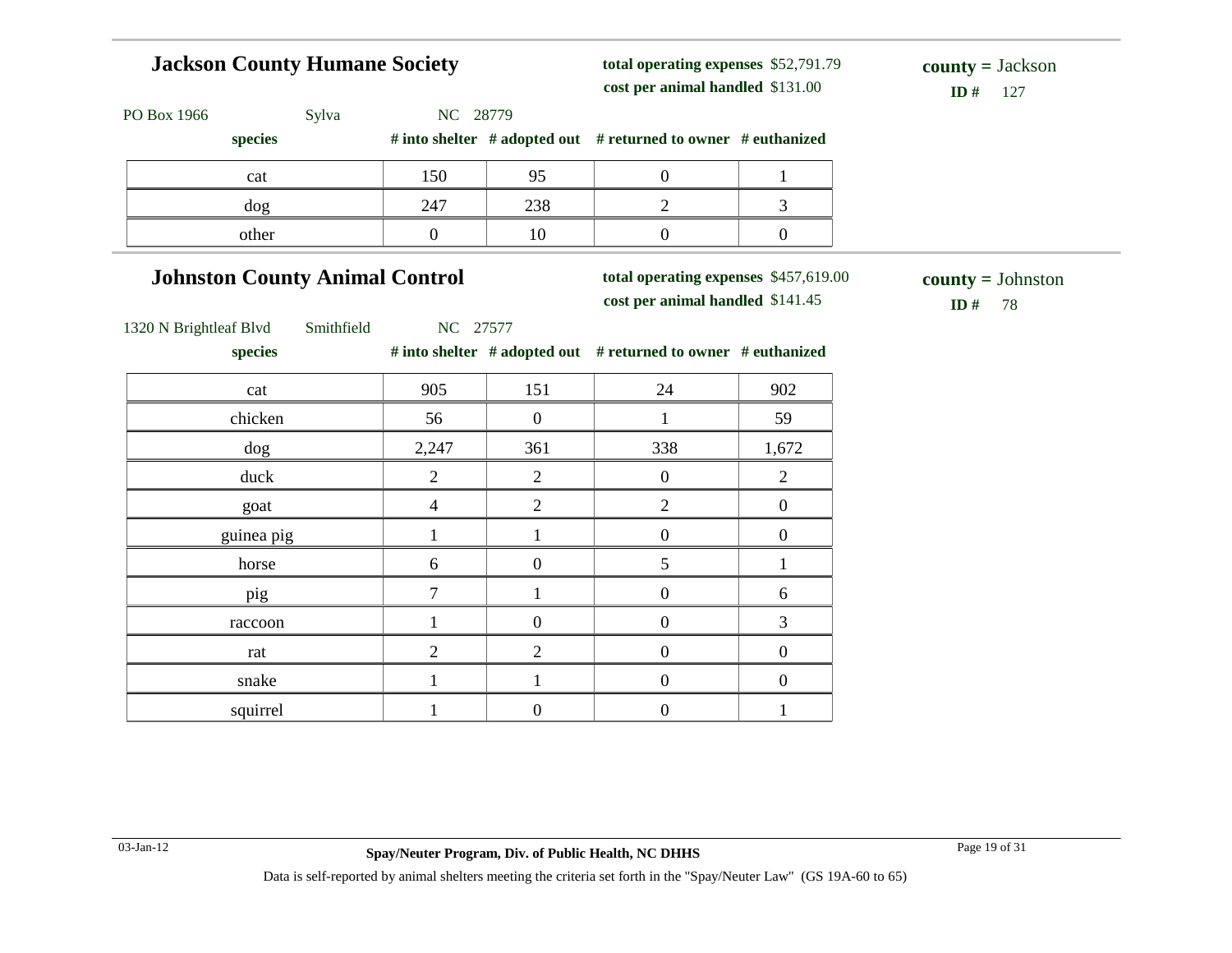| <b>Johnston County SPCA</b>          | <b>Johnson County SPCA - Melinda Barefoot</b><br>total operating expenses \$41,109.00<br>cost per animal handled \$57.50 |                |                |                                                                                                        | $county = Johnston$<br>ID#<br>175 |                                  |
|--------------------------------------|--------------------------------------------------------------------------------------------------------------------------|----------------|----------------|--------------------------------------------------------------------------------------------------------|-----------------------------------|----------------------------------|
| 720 Durham St                        | Clayton                                                                                                                  | NC 27520       |                |                                                                                                        |                                   |                                  |
| species                              |                                                                                                                          |                |                | # into shelter # adopted out # returned to owner # euthanized                                          |                                   |                                  |
| cat                                  |                                                                                                                          | 225            | 55             | $\overline{4}$                                                                                         | 70                                |                                  |
| chicken                              |                                                                                                                          |                | $\mathbf{1}$   | $\overline{0}$                                                                                         | $\overline{0}$                    |                                  |
| dog                                  |                                                                                                                          | 482            | 265            | 165                                                                                                    | 89                                |                                  |
| guinea pig                           |                                                                                                                          | 2              | $\overline{2}$ | $\boldsymbol{0}$                                                                                       | $\overline{0}$                    |                                  |
| hamster                              |                                                                                                                          | $\mathbf 1$    | $\mathbf{1}$   | $\boldsymbol{0}$                                                                                       | $\overline{0}$                    |                                  |
| mouse                                |                                                                                                                          | $\overline{2}$ | $\overline{2}$ | $\mathbf{0}$                                                                                           | $\overline{0}$                    |                                  |
| rabbit                               |                                                                                                                          | $\overline{2}$ | 1              | $\boldsymbol{0}$                                                                                       | $\boldsymbol{0}$                  |                                  |
| <b>Lincoln County Animal Control</b> |                                                                                                                          |                |                | total operating expenses \$409,379.04<br>cost per animal handled \$116.56                              |                                   | $county = Lincoln$<br>159<br>ID# |
| PO Box 506<br>species                | Lincolnton                                                                                                               | NC 28903       |                | # into shelter # adopted out # returned to owner # euthanized                                          |                                   |                                  |
| cat                                  |                                                                                                                          | 1,467          | 128            | 11                                                                                                     | 1,300                             |                                  |
| dog                                  |                                                                                                                          | 2,045          | 413            | 117                                                                                                    | 1,472                             |                                  |
| <b>Madison County Animal Control</b> |                                                                                                                          |                |                | total operating expenses \$0.00                                                                        |                                   | $county = Madison$               |
| <b>Madison County Health Dept</b>    |                                                                                                                          |                |                | cost per animal handled \$0.00                                                                         |                                   | ID#<br>85                        |
| 140 Health Care Ln<br>species        | Marshall                                                                                                                 | NC 28753       |                | # into shelter # adopted out # returned to owner # euthanized                                          |                                   |                                  |
| dog                                  |                                                                                                                          | 448            | 86             | 178                                                                                                    | 126                               |                                  |
| <b>Martin County Animal Control</b>  |                                                                                                                          |                |                | total operating expenses \$72,747.00                                                                   |                                   | $county = Martin$                |
| PO Box 668<br>species                | Williamston                                                                                                              | NC 27892       |                | cost per animal handled \$56.35<br># into shelter $#$ adopted out $#$ returned to owner $#$ euthanized |                                   | ID#<br>87                        |
| $03$ -Jan-12                         |                                                                                                                          |                |                | Spay/Neuter Program, Div. of Public Health, NC DHHS                                                    |                                   | Page 20 of 31                    |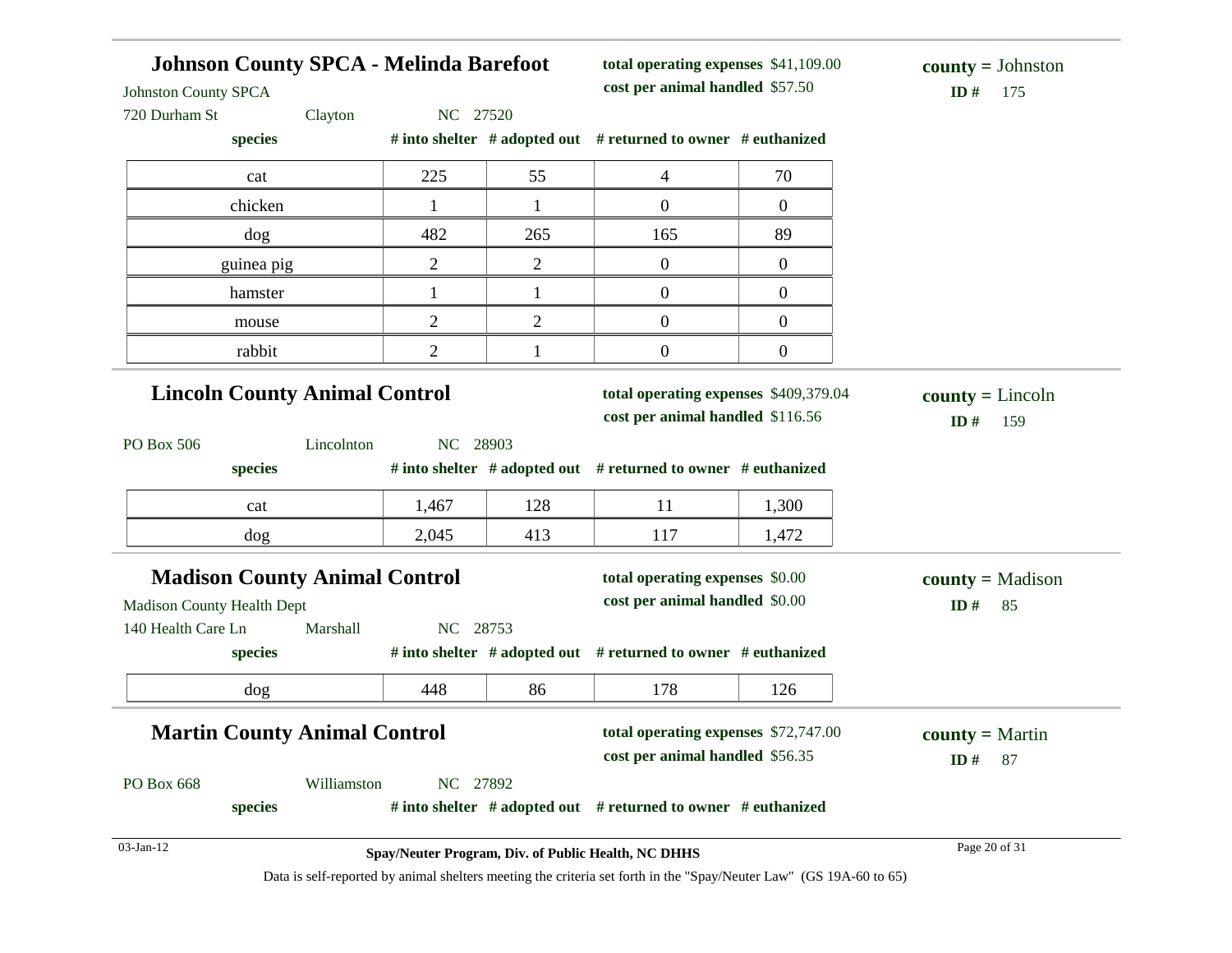| <b>Martin County Animal Control</b>         |                    |          | total operating expenses \$72,747.00<br>cost per animal handled \$56.35 |                                                                                                                    | $county = Martin$<br>ID#<br>87 |                        |
|---------------------------------------------|--------------------|----------|-------------------------------------------------------------------------|--------------------------------------------------------------------------------------------------------------------|--------------------------------|------------------------|
| PO Box 668                                  | Williamston        | NC 27892 |                                                                         |                                                                                                                    |                                |                        |
| species                                     |                    |          |                                                                         | # into shelter # adopted out # returned to owner # euthanized                                                      |                                |                        |
| cat                                         |                    | 642      | $\boldsymbol{0}$                                                        | $\boldsymbol{0}$                                                                                                   | 645                            |                        |
| dog                                         |                    | 649      | 8                                                                       | 6                                                                                                                  | 617                            |                        |
| <b>Charlotte-Mecklenburg Animal Control</b> |                    |          |                                                                         | total operating expenses \$4,524,147.00                                                                            |                                | $county = Mecklenburg$ |
| Charlotte-Mecklenburg Police Dept           |                    |          |                                                                         | cost per animal handled \$221.45                                                                                   |                                | ID#<br>20              |
| 8315 Byrum Dr                               | Charlotte          | NC 28217 |                                                                         |                                                                                                                    |                                |                        |
| species                                     |                    |          |                                                                         | # into shelter # adopted out # returned to owner # euthanized                                                      |                                |                        |
| cat                                         |                    | 7,728    | 1,052                                                                   | 180                                                                                                                | 6,373                          |                        |
| dog                                         |                    | 10,199   | 2,501                                                                   | 1,954                                                                                                              | 5,565                          |                        |
| other                                       |                    | 2,502    | 272                                                                     | 10                                                                                                                 | 1,739                          |                        |
| <b>Animal Center of Moore County</b>        |                    |          |                                                                         | total operating expenses \$611,132.00                                                                              |                                | $county = Moore$       |
| c/o Moore County Health Dept                |                    |          |                                                                         | cost per animal handled \$124.69                                                                                   |                                | ID#<br>91              |
| PO Box 279                                  | Carthage           | NC 28327 |                                                                         |                                                                                                                    |                                |                        |
| species                                     |                    |          |                                                                         | # into shelter # adopted out # returned to owner # euthanized                                                      |                                |                        |
| cat                                         |                    | 2,356    | 393                                                                     | 31                                                                                                                 | 1,740                          |                        |
| dog                                         |                    | 2,554    | 1,168                                                                   | 260                                                                                                                | 1,270                          |                        |
| horse                                       |                    | 6        | 1                                                                       | 5                                                                                                                  | $\overline{0}$                 |                        |
| <b>City of Rocky Mount Animal Control</b>   |                    |          |                                                                         | total operating expenses \$196,910.00                                                                              |                                | <b>county</b> = Nash   |
| <b>Rocky Mount Police Dept</b>              |                    |          |                                                                         | cost per animal handled \$90.87                                                                                    |                                | ID#<br>42              |
| PO Box 1180                                 | <b>Rocky Mount</b> | NC 27801 |                                                                         |                                                                                                                    |                                |                        |
| species                                     |                    |          |                                                                         | # into shelter # adopted out # returned to owner # euthanized                                                      |                                |                        |
| cat                                         |                    | 798      | 140                                                                     | 13                                                                                                                 | 645                            |                        |
| dog                                         |                    | 1,232    | 377                                                                     | 214                                                                                                                | 641                            |                        |
| 03-Jan-12                                   |                    |          |                                                                         | Spay/Neuter Program, Div. of Public Health, NC DHHS                                                                |                                | Page 21 of 31          |
|                                             |                    |          |                                                                         | Data is self-reported by animal shelters meeting the criteria set forth in the "Spay/Neuter Law" (GS 19A-60 to 65) |                                |                        |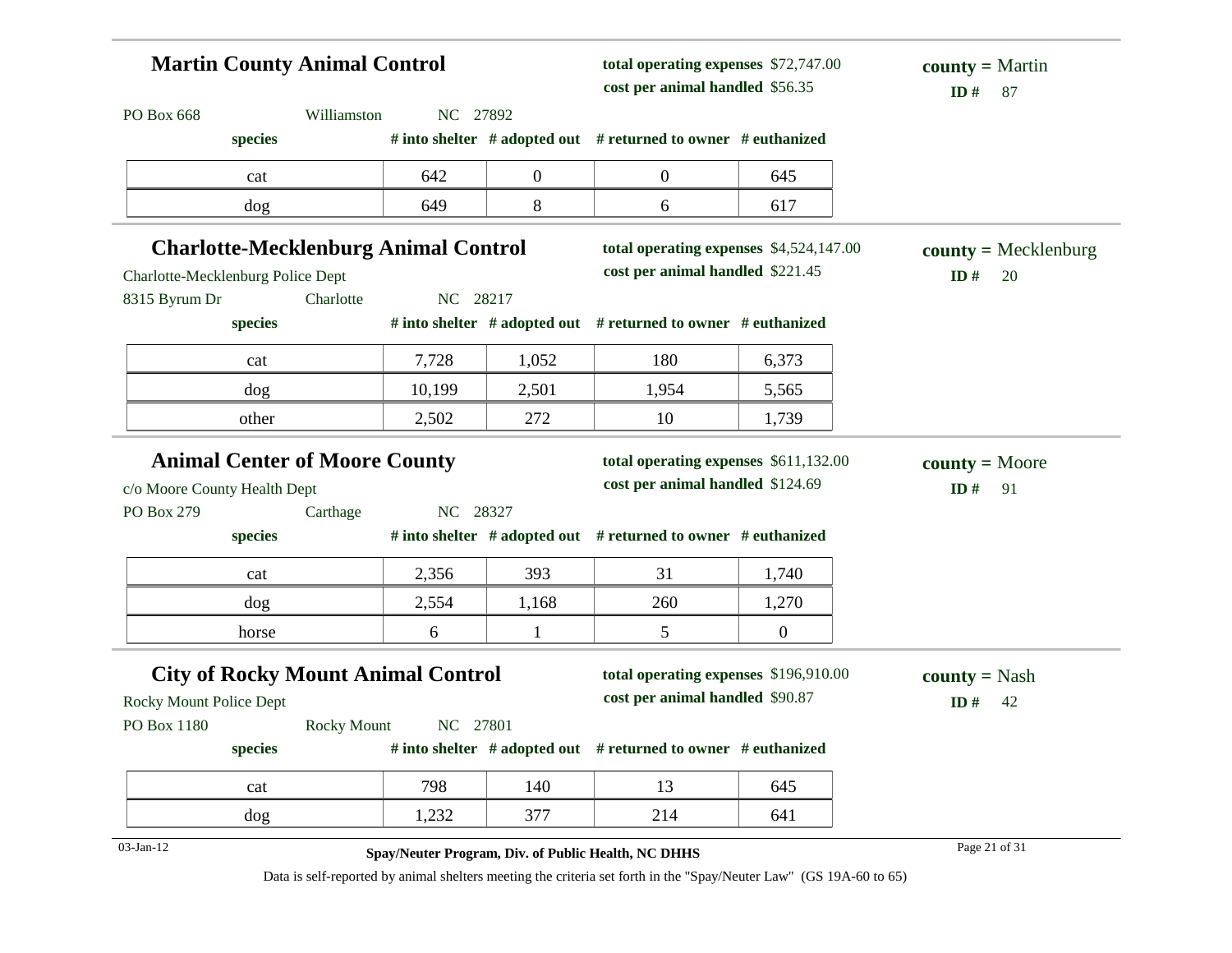| <b>City of Rocky Mount Animal Control</b><br><b>Rocky Mount Police Dept</b>        |              | total operating expenses \$196,910.00<br>cost per animal handled \$90.87 |                                                                             | $county = Nash$<br>ID#<br>42 |                                            |
|------------------------------------------------------------------------------------|--------------|--------------------------------------------------------------------------|-----------------------------------------------------------------------------|------------------------------|--------------------------------------------|
| PO Box 1180<br><b>Rocky Mount</b><br>species                                       | NC 27801     |                                                                          | # into shelter # adopted out # returned to owner # euthanized               |                              |                                            |
| other                                                                              | 137          | $\boldsymbol{0}$                                                         | $\boldsymbol{0}$                                                            | $\boldsymbol{0}$             |                                            |
| <b>Nash County Animal Control</b>                                                  |              |                                                                          | total operating expenses \$269,359.67                                       |                              | <b>county</b> = Nash                       |
| Nash County Health Dept                                                            |              |                                                                          | cost per animal handled \$83.80                                             |                              | ID#<br>93                                  |
| PO Box 849<br>Nashville                                                            | NC 27856     |                                                                          |                                                                             |                              |                                            |
| species                                                                            |              |                                                                          | # into shelter # adopted out # returned to owner # euthanized               |                              |                                            |
| bat                                                                                | $\mathbf{1}$ | $\boldsymbol{0}$                                                         | $\overline{0}$                                                              | $\mathbf{1}$                 |                                            |
| cat                                                                                | 1,607        | 56                                                                       | 16                                                                          | 1,514                        |                                            |
| deer                                                                               | 1            | $\boldsymbol{0}$                                                         | $\boldsymbol{0}$                                                            | 1                            |                                            |
| dog                                                                                | 1,534        | 216                                                                      | 108                                                                         | 1,195                        |                                            |
| fox                                                                                | $\tau$       | $\boldsymbol{0}$                                                         | $\boldsymbol{0}$                                                            | 6                            |                                            |
| groundhog                                                                          | $\mathbf{1}$ | $\overline{0}$                                                           | $\boldsymbol{0}$                                                            | $\mathbf{1}$                 |                                            |
| opossum                                                                            | 43           | $\boldsymbol{0}$                                                         | $\boldsymbol{0}$                                                            | 21                           |                                            |
| pig                                                                                | $\mathbf{1}$ | $\overline{0}$                                                           | $\mathbf{1}$                                                                | $\mathbf{0}$                 |                                            |
| rabbit                                                                             | 6            | $\mathbf{0}$                                                             | 2                                                                           | 3                            |                                            |
| raccoon                                                                            | 9            | $\overline{0}$                                                           | $\boldsymbol{0}$                                                            | 9                            |                                            |
| snake                                                                              | 3            | $\boldsymbol{0}$                                                         | $\boldsymbol{0}$                                                            | 3                            |                                            |
| squirrel                                                                           |              | $\mathbf{0}$                                                             | $\boldsymbol{0}$                                                            | 1                            |                                            |
| <b>New Hanover County Animal Control Service</b><br>New Hanover County Health Dept |              |                                                                          | total operating expenses \$1,058,528.00<br>cost per animal handled \$209.00 |                              | <b>county</b> = $New$ Hanover<br>ID#<br>94 |
| 180 Division Dr Wilmington                                                         | NC 28401     |                                                                          |                                                                             |                              |                                            |
| species                                                                            |              |                                                                          | # into shelter $#$ adopted out $#$ returned to owner $#$ euthanized         |                              |                                            |
| cat                                                                                | 2,208        | 542                                                                      | 7                                                                           | 1,523                        |                                            |
| 03-Jan-12                                                                          |              |                                                                          | Spay/Neuter Program, Div. of Public Health, NC DHHS                         |                              | Page 22 of 31                              |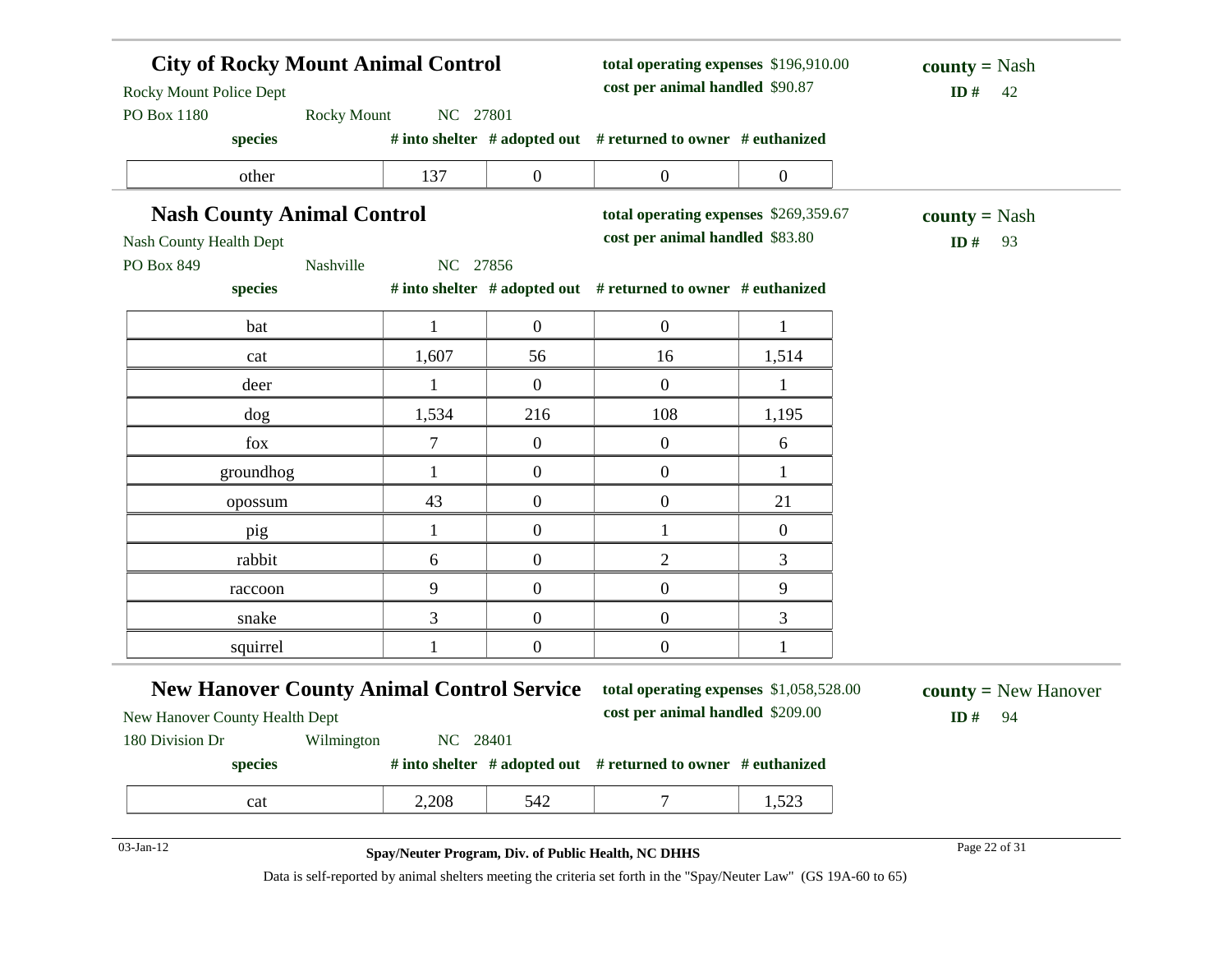| <b>New Hanover County Animal Control Service</b><br>New Hanover County Health Dept |                                                     |                | total operating expenses \$1,058,528.00<br>cost per animal handled \$209.00 |                                                                                                                    | <b>county</b> = New Hanover<br>ID#<br>94 |
|------------------------------------------------------------------------------------|-----------------------------------------------------|----------------|-----------------------------------------------------------------------------|--------------------------------------------------------------------------------------------------------------------|------------------------------------------|
| 180 Division Dr<br>Wilmington                                                      | NC 28401                                            |                |                                                                             |                                                                                                                    |                                          |
| species                                                                            |                                                     |                | # into shelter $#$ adopted out $#$ returned to owner $#$ euthanized         |                                                                                                                    |                                          |
| dog                                                                                | 1,974                                               | 438            | 156                                                                         | 888                                                                                                                |                                          |
| other                                                                              | 29                                                  | 17             | $\boldsymbol{0}$                                                            | 20                                                                                                                 |                                          |
| <b>Northampton County Animal Control</b>                                           |                                                     |                | total operating expenses \$71,599.19                                        |                                                                                                                    | $county = \text{Northampton}$            |
| Northampton County Health Dept                                                     |                                                     |                | cost per animal handled \$143.49                                            |                                                                                                                    | ID#<br>95                                |
| PO Box 635<br>Jackson                                                              | NC 27845                                            |                |                                                                             |                                                                                                                    |                                          |
| species                                                                            |                                                     |                | # into shelter # adopted out # returned to owner # euthanized               |                                                                                                                    |                                          |
| cat                                                                                | 188                                                 | $\overline{0}$ | $\overline{2}$                                                              | 186                                                                                                                |                                          |
| dog                                                                                | 311                                                 | 2              | 7                                                                           | 302                                                                                                                |                                          |
| <b>Orange County Animal Services</b>                                               |                                                     |                | total operating expenses \$958,223.00<br>cost per animal handled \$188.00   |                                                                                                                    | <b>county</b> = Orange<br>ID#<br>202     |
| 501 W Franklin St. Suite 10 Chapel Hill<br>species                                 | NC 27514                                            |                | # into shelter # adopted out # returned to owner # euthanized               |                                                                                                                    |                                          |
| bird                                                                               | 55                                                  | 28             | 4                                                                           | $\tau$                                                                                                             |                                          |
| cat                                                                                | 2,203                                               | 988            | 67                                                                          | 1,023                                                                                                              |                                          |
| dog                                                                                | 2,367                                               | 816            | 487                                                                         | 920                                                                                                                |                                          |
| goat                                                                               | 9                                                   | $\overline{2}$ | $\overline{c}$                                                              | $\overline{2}$                                                                                                     |                                          |
| reptile                                                                            | 60                                                  | 49             | $\boldsymbol{0}$                                                            | 3                                                                                                                  |                                          |
| wildlife                                                                           | 406                                                 | 25             | $\boldsymbol{0}$                                                            | 180                                                                                                                |                                          |
| <b>Pender County Animal Control</b>                                                |                                                     |                | total operating expenses \$199,573.04                                       |                                                                                                                    | $county = Pender$                        |
| Pender County Health Dept                                                          |                                                     |                | cost per animal handled \$96.51                                             |                                                                                                                    | ID#<br>101                               |
| PO Box 1209<br><b>Burgaw</b>                                                       | NC 28425                                            |                |                                                                             |                                                                                                                    |                                          |
| species                                                                            |                                                     |                | # into shelter $#$ adopted out $#$ returned to owner $#$ euthanized         |                                                                                                                    |                                          |
| 03-Jan-12                                                                          | Spay/Neuter Program, Div. of Public Health, NC DHHS |                |                                                                             |                                                                                                                    | Page 23 of 31                            |
|                                                                                    |                                                     |                |                                                                             | Data is self-reported by animal shelters meeting the criteria set forth in the "Spay/Neuter Law" (GS 19A-60 to 65) |                                          |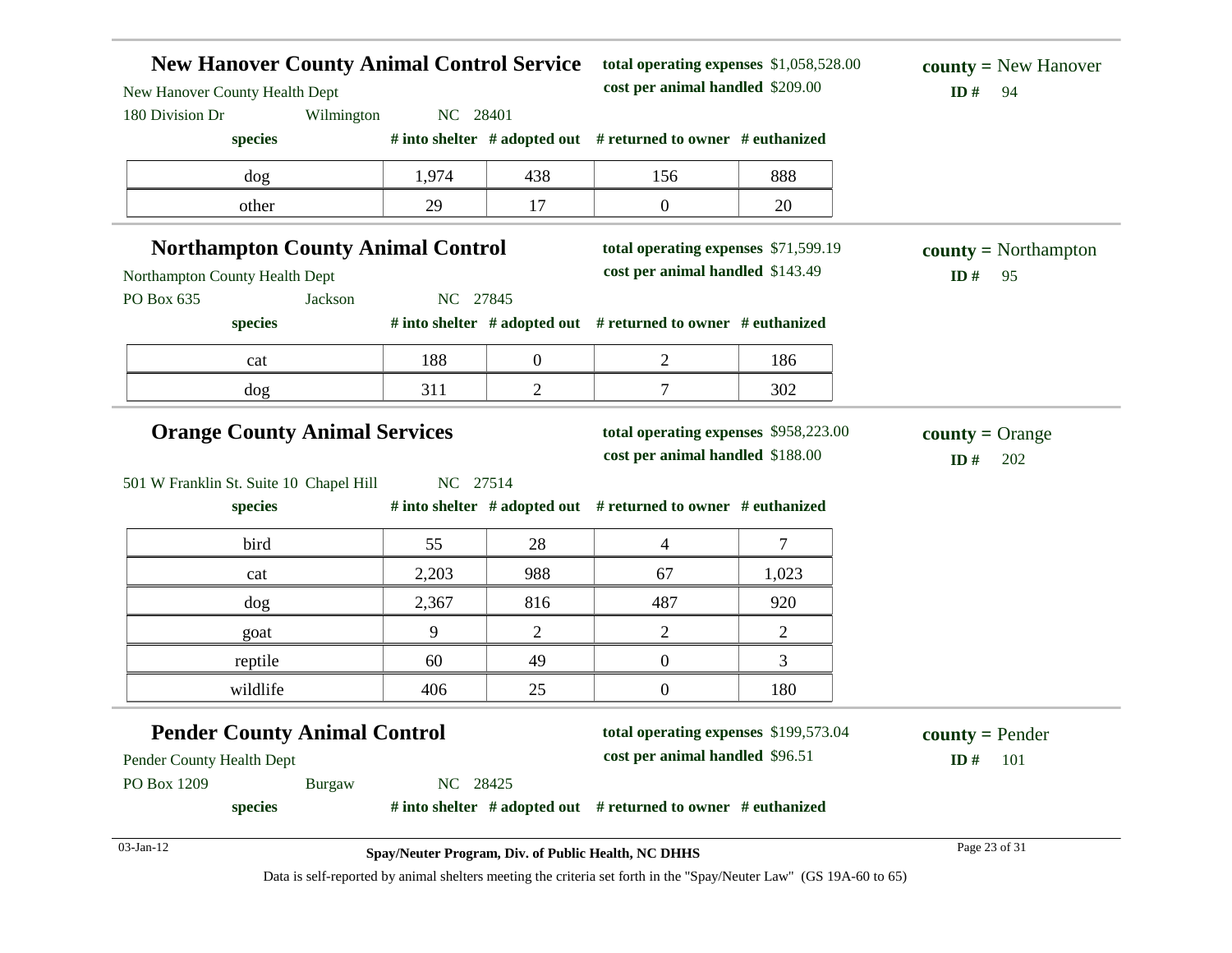| <b>Pender County Animal Control</b>                                       |               |                |                                 | total operating expenses \$199,573.04                                    |                  | $county = Pender$               |
|---------------------------------------------------------------------------|---------------|----------------|---------------------------------|--------------------------------------------------------------------------|------------------|---------------------------------|
| Pender County Health Dept                                                 |               |                | cost per animal handled \$96.51 |                                                                          | ID#<br>101       |                                 |
| PO Box 1209                                                               | <b>Burgaw</b> | NC 28425       |                                 |                                                                          |                  |                                 |
| species                                                                   |               |                |                                 | # into shelter # adopted out # returned to owner # euthanized            |                  |                                 |
| bat                                                                       |               | $\mathbf{1}$   | $\boldsymbol{0}$                | $\boldsymbol{0}$                                                         | $\mathbf{1}$     |                                 |
| bird                                                                      |               | 5              | $\overline{4}$                  | $\mathbf{1}$                                                             | $\boldsymbol{0}$ |                                 |
| cat                                                                       |               | 813            | 244                             | 5                                                                        | 564              |                                 |
| chicken                                                                   |               | 14             | 14                              | $\overline{0}$                                                           | $\overline{0}$   |                                 |
| dog                                                                       |               | 1,184          | 401                             | 121                                                                      | 659              |                                 |
| gerbil                                                                    |               | 33             | 33                              | $\overline{0}$                                                           | $\overline{0}$   |                                 |
| goat                                                                      |               | $\overline{2}$ | $\overline{2}$                  | $\overline{0}$                                                           | $\boldsymbol{0}$ |                                 |
| opossum                                                                   |               | 9              | $\boldsymbol{0}$                | $\boldsymbol{0}$                                                         | 9                |                                 |
| raccoon                                                                   |               | 10             | $\boldsymbol{0}$                | $\overline{0}$                                                           | 10               |                                 |
|                                                                           |               |                |                                 |                                                                          |                  |                                 |
|                                                                           |               |                |                                 |                                                                          |                  |                                 |
| <b>SEE #23 Perquimans County Animal Control</b>                           |               |                |                                 | total operating expenses \$75,254.33<br>cost per animal handled \$110.00 |                  | 102<br>ID#                      |
|                                                                           | Hertford      | NC 27944       |                                 |                                                                          |                  | <b>county</b> = Perquimans      |
| species                                                                   |               |                |                                 | # into shelter # adopted out # returned to owner # euthanized            |                  |                                 |
| cat                                                                       |               | 319            | 85                              | $\overline{7}$                                                           | 195              |                                 |
| dog                                                                       |               | 434            | 69                              | 22                                                                       | 362              |                                 |
|                                                                           |               |                |                                 | total operating expenses \$270,626.00                                    |                  |                                 |
| <b>Person County Animal Control</b>                                       |               |                |                                 | cost per animal handled \$0.00                                           |                  | $county = Person$<br>ID#<br>103 |
|                                                                           | Roxboro       | NC 27573       |                                 |                                                                          |                  |                                 |
| species                                                                   |               |                |                                 | # into shelter # adopted out # returned to owner # euthanized            |                  |                                 |
| Perquimans County Sheriff's Dept<br>PO Box 45<br>2103 Chub Lake Rd<br>cat |               | 382            | $\overline{4}$                  | $\overline{0}$                                                           | 367              |                                 |

03-Jan-12 Page 24 of 31 **Spay/Neuter Program, Div. of Public Health, NC DHHS**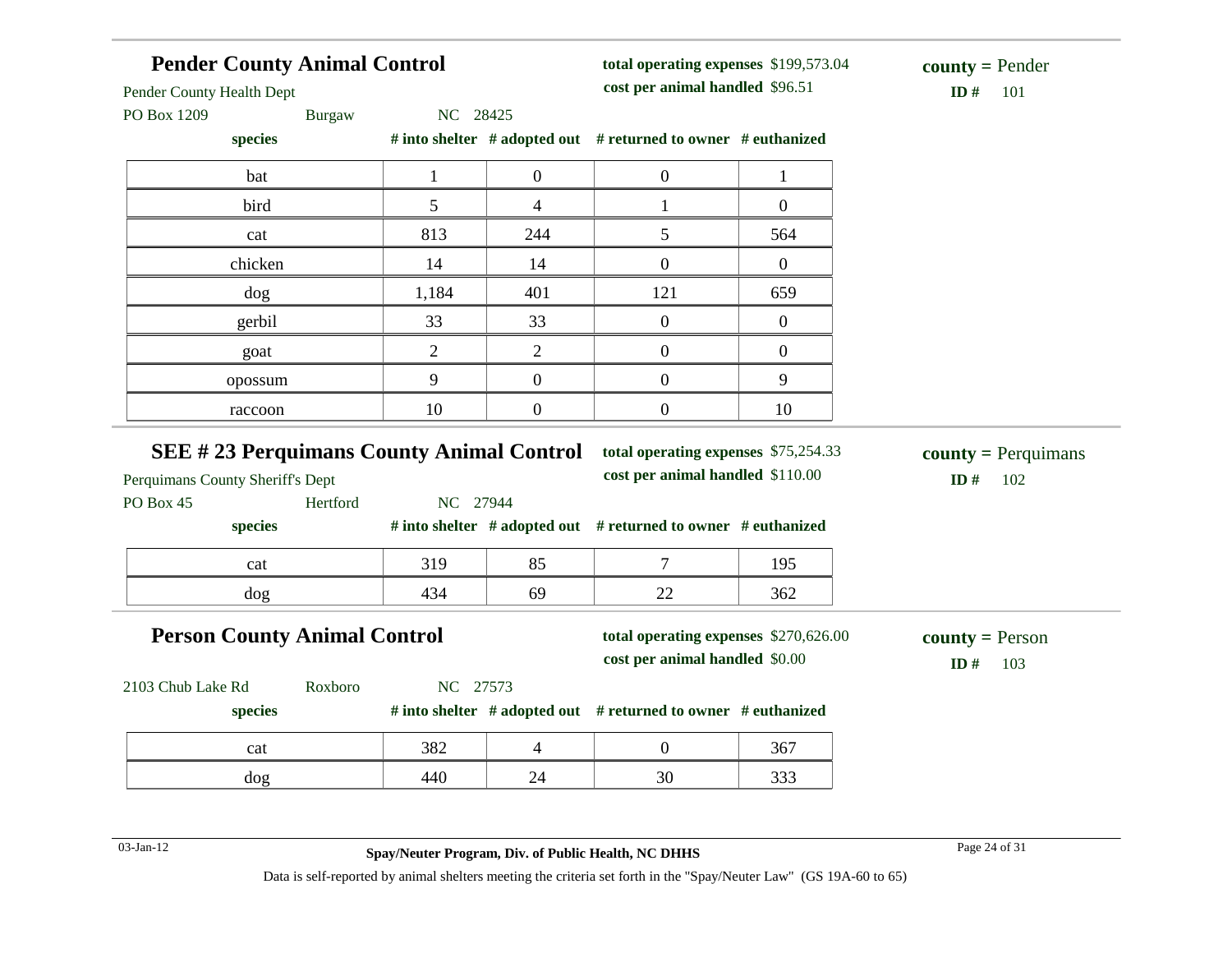#### **Pitt County Animal Control** Pitt County Animal Shelter 1717 W 5th St Greenville NC 27834 **species # into shelter # adopted out # returned to owner # euthanized total operating expenses** \$478,506.00 **cost per animal handled** \$94.32 **ID #** 104 **county =** Pitt cat 2,315 570 23 1,722 dog 2,756 1,001 254 1,501 rabbit 1 1 1 0 0 squirrel  $1 \t 1 \t 0 \t 1 \t 0$ **Randolph County Animal Control** Randolph County Health Dept 2222-B S Fayetteville St Asheboro NC 27203 **species # into shelter # adopted out # returned to owner # euthanized total operating expenses** \$328,218.00 **cost per animal handled** \$49.14 **ID #** 106 **county =** Randolph cat 13,078 114 19 2,937 dog 2,988 232 289 2,451 goat  $2 \begin{array}{|c|c|c|c|c|} \hline 2 & 2 & 0 & 0 \ \hline \end{array}$ horse 16 16 16 0 0 other 590 0 0 590 pig 2 2 0 0 rabbit 1 3 3 0 0 0 **Richmond County Animal Control** Richmond County Health Dept 127 Caroline St Rockingham NC 28379 **species # into shelter # adopted out # returned to owner # euthanized total operating expenses** \$387,955.36 **cost per animal handled** \$40.58 **ID #** 107 **county =** Richmond bat  $\begin{array}{ccccccc} 0 & 0 & 0 & 2 & 0 \end{array}$ cat 1,681 196 14 1,492 chicken 1 0 9 2 1

03-Jan-12 Page 25 of 31 **Spay/Neuter Program, Div. of Public Health, NC DHHS**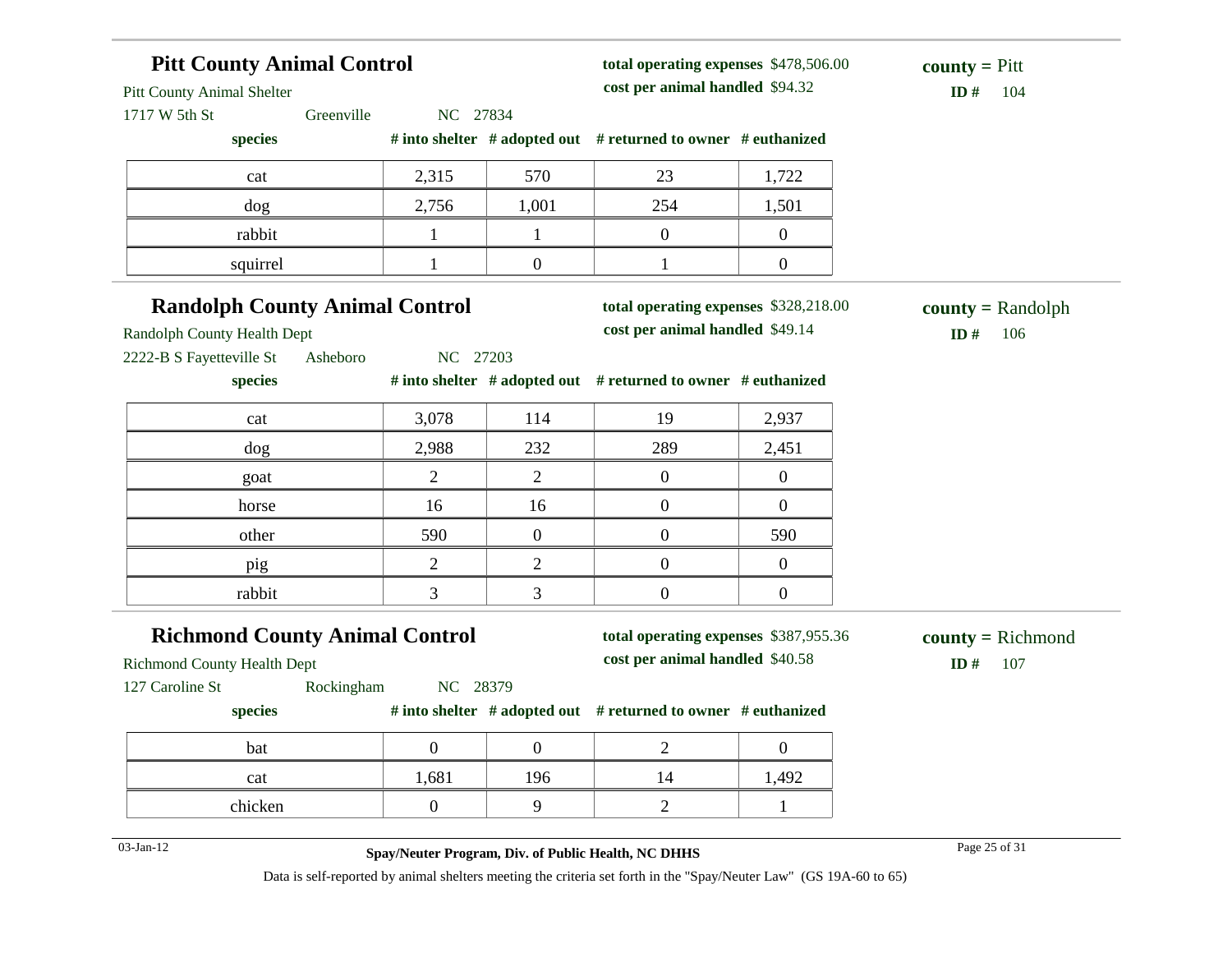#### **Richmond County Animal Control**

**total operating expenses** \$387,955.36 **cost per animal handled** \$40.58 **ID #** 107

Richmond County Health Dept

127 Caroline St Rockingham NC 28379

**species # into shelter # adopted out # returned to owner # euthanized**

| $\mathcal{L}_{\text{PCC}}$ |                  |                  | $\theta$ modern $\theta$ and $\theta$ and $\theta$ and $\theta$ and $\theta$ and $\theta$ and $\theta$ and $\theta$ and $\theta$ and $\theta$ and $\theta$ and $\theta$ and $\theta$ and $\theta$ and $\theta$ and $\theta$ and $\theta$ and $\theta$ and $\theta$ and $\theta$ and $\theta$ and $\theta$ and $\theta$ and $\$ |                |
|----------------------------|------------------|------------------|--------------------------------------------------------------------------------------------------------------------------------------------------------------------------------------------------------------------------------------------------------------------------------------------------------------------------------|----------------|
| coyote                     | $\boldsymbol{0}$ | $\boldsymbol{0}$ |                                                                                                                                                                                                                                                                                                                                | $\theta$       |
| deer                       | $\overline{0}$   | $\overline{0}$   | $\boldsymbol{0}$                                                                                                                                                                                                                                                                                                               | $\overline{c}$ |
| dog                        | 3,059            | 413              | 96                                                                                                                                                                                                                                                                                                                             | 2,520          |
| fox                        | $\mathbf{0}$     | $\boldsymbol{0}$ |                                                                                                                                                                                                                                                                                                                                | $\overline{2}$ |
| goat                       | $\Omega$         | 0                | 3                                                                                                                                                                                                                                                                                                                              |                |
| opossum                    | $\theta$         | 0                | 18                                                                                                                                                                                                                                                                                                                             |                |
| pig                        | $\overline{0}$   | $\overline{0}$   | $\Omega$                                                                                                                                                                                                                                                                                                                       |                |
| raccoon                    | $\boldsymbol{0}$ | $\overline{0}$   |                                                                                                                                                                                                                                                                                                                                | 9              |
| rodent                     | 13               | 13               |                                                                                                                                                                                                                                                                                                                                | 0              |
| snake                      | $\theta$         | $\overline{0}$   | 2                                                                                                                                                                                                                                                                                                                              |                |
| squirrel                   | 0                |                  |                                                                                                                                                                                                                                                                                                                                |                |

#### **Robeson County Animal Control**

Robeson County Health Dept

**total operating expenses** \$209,850.95 **cost per animal handled** \$49.83 **ID #** 109

**county =** Robeson

460 Country Club Blvd Lumberton NC 28358

| species |  | # into shelter $\#$ adopted out $\#$ returned to owner $\#$ euthanized |  |
|---------|--|------------------------------------------------------------------------|--|
|         |  |                                                                        |  |

| cat | 012<br>1,012 | 102<br>105 | $\overline{\phantom{0}}$             | 02<<br>$0\angle 0$ |
|-----|--------------|------------|--------------------------------------|--------------------|
| dog | :100<br>しょしつ | 741        | $\Omega$<br>$\overline{\phantom{a}}$ | $\sim$<br>توسط     |

## **Rowan County Animal Control**

**total operating expenses** \$511,903.00

**county =** Rowan

Rowan County Health Dept

**cost per animal handled** \$63.00 **ID #** 111

1811 E Innes St Salisbury NC 28146-6030

**species # into shelter # adopted out # returned to owner # euthanized**

| ററ<br>- -- -<br>__ |
|--------------------|
|--------------------|

#### 03-Jan-12 Page 26 of 31 **Spay/Neuter Program, Div. of Public Health, NC DHHS**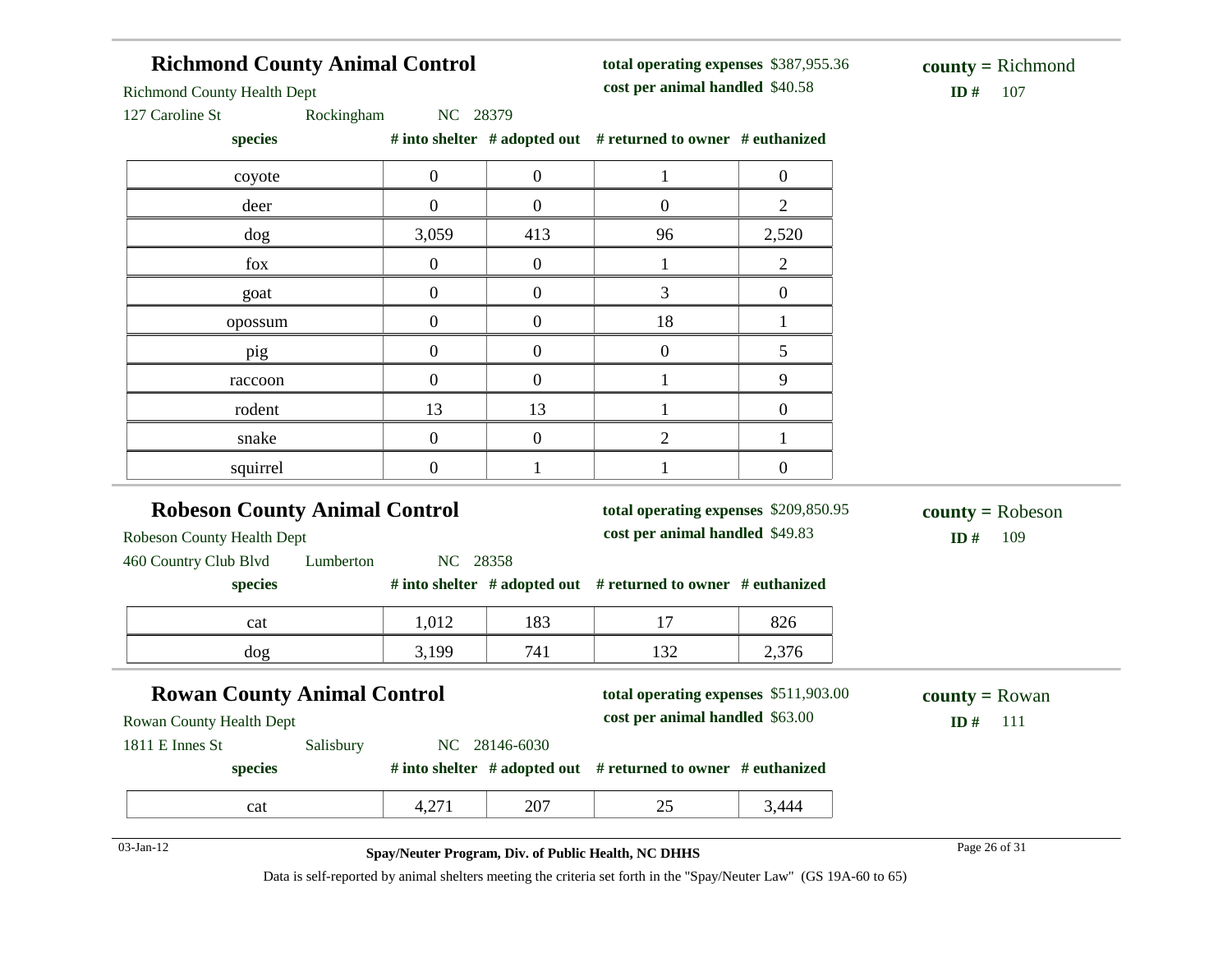| <b>Rowan County Animal Control</b><br>Rowan County Health Dept |               |          | total operating expenses \$511,903.00<br>cost per animal handled \$63.00 |                                                                           | <b>county</b> = Rowan<br>ID#<br>111 |                                   |
|----------------------------------------------------------------|---------------|----------|--------------------------------------------------------------------------|---------------------------------------------------------------------------|-------------------------------------|-----------------------------------|
| 1811 E Innes St                                                | Salisbury     |          | NC 28146-6030                                                            |                                                                           |                                     |                                   |
| species                                                        |               |          |                                                                          | # into shelter # adopted out # returned to owner # euthanized             |                                     |                                   |
| dog                                                            |               | 4,019    | 702                                                                      | 404                                                                       | 2,707                               |                                   |
| <b>Rutherford County Animal Control</b>                        |               |          |                                                                          | total operating expenses \$173,874.28                                     |                                     | $county = Rutherford$             |
| Rutherford County Sheriff's Dept                               |               |          | cost per animal handled \$47.05                                          |                                                                           | ID $#$<br>112                       |                                   |
| 289 N Main St                                                  | Rutherfordton | NC 28139 |                                                                          |                                                                           |                                     |                                   |
| species                                                        |               |          |                                                                          | # into shelter # adopted out # returned to owner # euthanized             |                                     |                                   |
| cat                                                            |               | 1,384    | 156                                                                      | 18                                                                        | 1,257                               |                                   |
| dog                                                            |               | 2,312    | 897                                                                      | 93                                                                        | 1,275                               |                                   |
| <b>Sampson County Animal Control</b>                           |               |          |                                                                          | total operating expenses \$191,420.00                                     |                                     | $county = Sampson$                |
| <b>Sampson County Manager's Office</b>                         |               |          |                                                                          | cost per animal handled \$32.44                                           |                                     | ID#<br>113                        |
| 435 Rowan Rd                                                   | Clinton       | NC 28328 |                                                                          |                                                                           |                                     |                                   |
| species                                                        |               |          |                                                                          | # into shelter # adopted out # returned to owner # euthanized             |                                     |                                   |
| cat                                                            |               | 2,272    | 35                                                                       | 9                                                                         | 2,229                               |                                   |
| dog                                                            |               | 3,478    | 220                                                                      | 133                                                                       | 3,093                               |                                   |
| other                                                          |               | 147      | 3                                                                        | 11                                                                        | 131                                 |                                   |
| <b>Scotland Co. Humane Society</b>                             |               |          |                                                                          | total operating expenses \$168,000.00<br>cost per animal handled \$101.38 |                                     | $county = Scotland$<br>ID#<br>130 |
| 1401 West Blvd                                                 | Laurinburg    | NC 28352 |                                                                          |                                                                           |                                     |                                   |
| species                                                        |               |          |                                                                          | # into shelter # adopted out # returned to owner # euthanized             |                                     |                                   |
| cat                                                            |               | 630      | 141                                                                      | 14                                                                        | 445                                 |                                   |
| dog                                                            |               | 1,027    | 301                                                                      | 104                                                                       | 598                                 |                                   |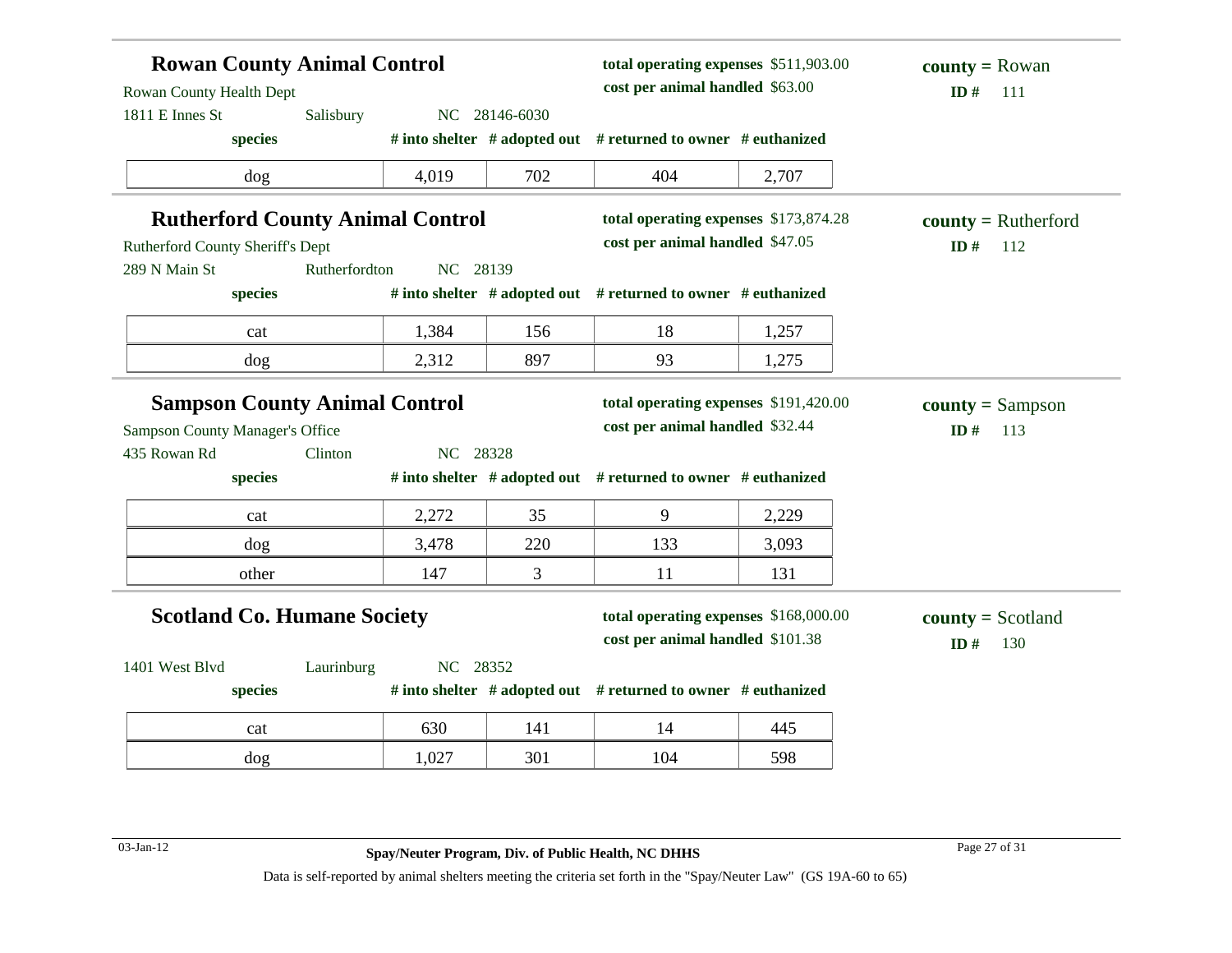| <b>Stokes County Animal Control</b>                    |                |                                 |                | total operating expenses \$161,783.00                                   |                  | $county = Stokes$       |
|--------------------------------------------------------|----------------|---------------------------------|----------------|-------------------------------------------------------------------------|------------------|-------------------------|
| <b>Stokes County Animal Shelter</b>                    |                | cost per animal handled \$46.51 |                |                                                                         |                  | ID#<br>116              |
| 1999 Sizemore Rd                                       | Germanton      | NC 27019                        |                |                                                                         |                  |                         |
| species                                                |                |                                 |                | # into shelter # adopted out # returned to owner # euthanized           |                  |                         |
| cat                                                    |                | 1,697                           | 65             | 3                                                                       | 1,614            |                         |
| dog                                                    |                | 1,773                           | 208            | 116                                                                     | 1,453            |                         |
| other                                                  |                | 8                               | 8              | $\boldsymbol{0}$                                                        | $\boldsymbol{0}$ |                         |
| <b>Surry County Animal Control</b>                     |                |                                 |                | total operating expenses \$318,624.83                                   |                  | $county = Surry$        |
| <b>Surry County Health Dept</b>                        |                |                                 |                | cost per animal handled \$84.70                                         |                  | ID#<br>118              |
| 118 Hamby Rd                                           | Dobson         | NC 27017                        |                |                                                                         |                  |                         |
| species                                                |                |                                 |                | # into shelter # adopted out # returned to owner # euthanized           |                  |                         |
| cat                                                    |                | 1,589                           | 12             | 41                                                                      | 1,536            |                         |
| dog                                                    |                | 2,173                           | 55             | 248                                                                     | 1,870            |                         |
|                                                        |                |                                 |                |                                                                         |                  |                         |
|                                                        |                |                                 |                | total operating expenses \$52,196.00                                    |                  |                         |
| <b>Transylvania County Animal Control</b>              |                |                                 |                | cost per animal handled \$55.71                                         |                  | ID#<br>143              |
|                                                        | <b>Brevard</b> | NC 28712                        |                |                                                                         |                  |                         |
| species                                                |                |                                 |                | # into shelter # adopted out # returned to owner # euthanized           |                  |                         |
| cat                                                    |                | 330                             | 115            | 35                                                                      | 180              |                         |
| Transylvania Co. Health Dept<br>203 E Morgan St<br>dog |                | 607                             | 112            | 153                                                                     | 342              | $county = Transylvania$ |
|                                                        |                |                                 |                |                                                                         |                  |                         |
| <b>Tyrrell County Animal Control</b>                   |                |                                 |                | total operating expenses \$15,000.00<br>cost per animal handled \$25.00 |                  | $county = Tyrrell$      |
|                                                        | Columbia       | NC 27925                        |                |                                                                         |                  | ID#<br>144              |
| species                                                |                |                                 |                | # into shelter $#$ adopted out $#$ returned to owner $#$ euthanized     |                  |                         |
| Animal Control<br>PO Box 449<br>cat                    |                | 14                              | $\overline{2}$ | $\boldsymbol{0}$                                                        | 11               |                         |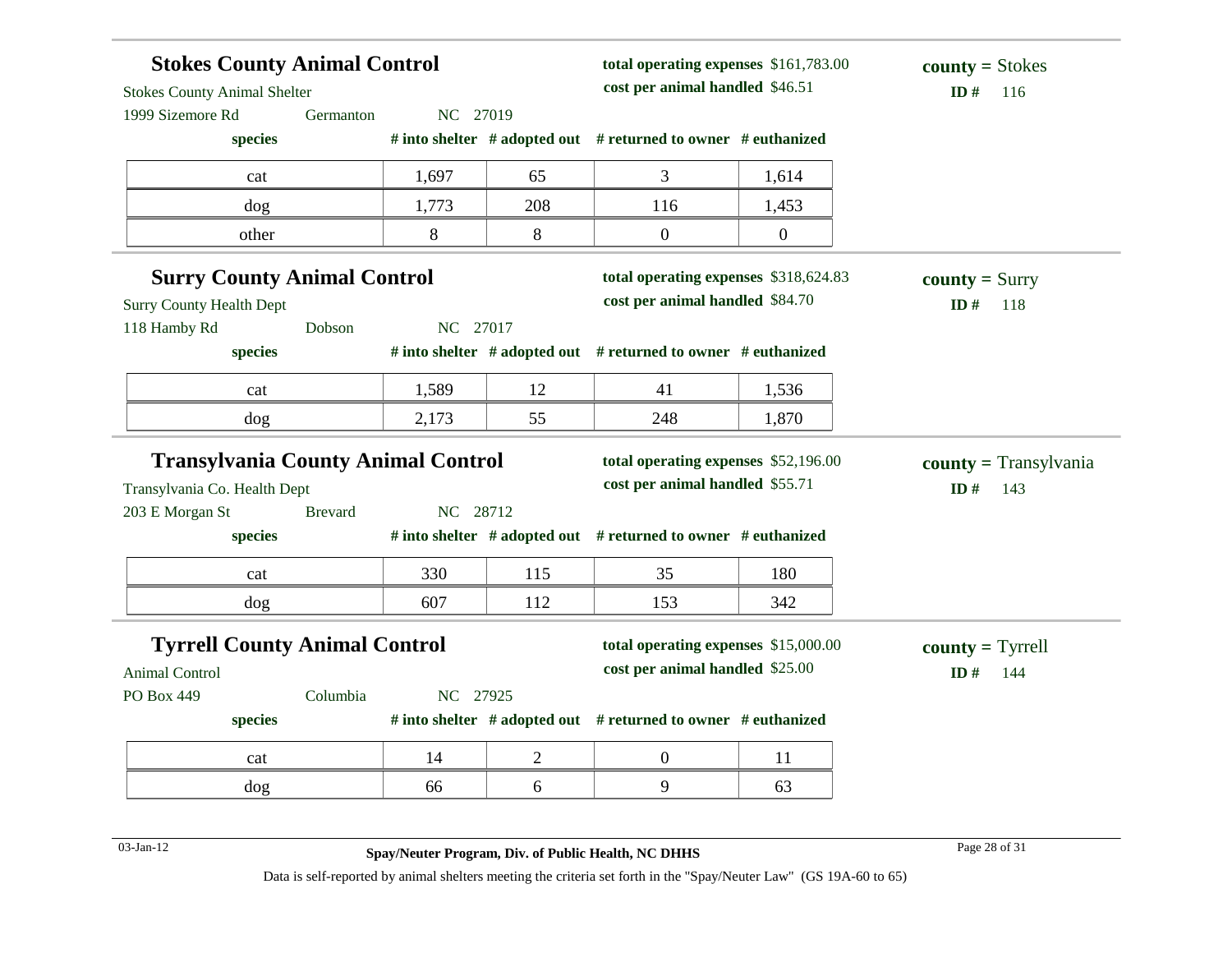| <b>Union County Animal Control NO Report</b><br><b>Union County Sheriff's Office</b> |                |                                 | total operating expenses \$839,259.20<br>cost per animal handled \$113.82 |                | $county = Union$<br>ID#<br>145 |
|--------------------------------------------------------------------------------------|----------------|---------------------------------|---------------------------------------------------------------------------|----------------|--------------------------------|
| Monroe                                                                               | NC 28110       |                                 |                                                                           |                |                                |
| species                                                                              |                |                                 | # into shelter # adopted out # returned to owner # euthanized             |                |                                |
| dog                                                                                  | 7,373          | 1,167                           | 378                                                                       | 5,160          |                                |
| <b>Wake County Animal Control &amp; Shelter</b>                                      |                |                                 | total operating expenses \$789,266.50                                     |                | $county = Wake$                |
| Mike Williams Director                                                               |                |                                 | cost per animal handled \$79.99                                           |                | ID#<br>148                     |
| PO Box 550<br>Raleigh                                                                | NC 27602       |                                 |                                                                           |                |                                |
| species                                                                              |                |                                 | # into shelter # adopted out # returned to owner # euthanized             |                |                                |
| bird                                                                                 | $\tau$         | 3                               | $\mathbf{0}$                                                              | 2              |                                |
| cat                                                                                  | 5,164          | 770                             | 90                                                                        | 4,258          |                                |
| cow                                                                                  | 10             | 1                               | $\overline{2}$                                                            | 7              |                                |
| dog                                                                                  | 4,474          | 1,484                           | 418                                                                       | 2,510          |                                |
| ferret                                                                               | 6              | 5                               | $\boldsymbol{0}$                                                          | $\mathbf{1}$   |                                |
| goat                                                                                 | 8              | 5                               | $\mathbf{1}$                                                              | $\overline{2}$ |                                |
| horse                                                                                | $\overline{2}$ | 1                               | $\boldsymbol{0}$                                                          | $\overline{0}$ |                                |
| other                                                                                | 149            | 35                              | $\overline{0}$                                                            | 81             |                                |
| rabbit                                                                               | 39             | 29                              | $\mathbf{1}$                                                              | 9              |                                |
| reptile                                                                              | $8\,$          | $\boldsymbol{0}$                | $\boldsymbol{0}$                                                          | $8\,$          |                                |
| <b>Warren County Animal Shelter</b>                                                  |                |                                 | total operating expenses \$96,383.00                                      |                | $county = Warren$              |
| Warren County Manager's Office                                                       |                | cost per animal handled \$97.85 |                                                                           | ID#<br>149     |                                |
| PO Box 619<br>Warrenton                                                              | NC 27589       |                                 |                                                                           |                |                                |
| species                                                                              |                |                                 | # into shelter # adopted out # returned to owner # euthanized             |                |                                |
| cat                                                                                  | 248            | 8                               | $\boldsymbol{0}$                                                          | 234            |                                |
| dog                                                                                  | 737            | 58                              | $\mathbf{1}$                                                              | 628            |                                |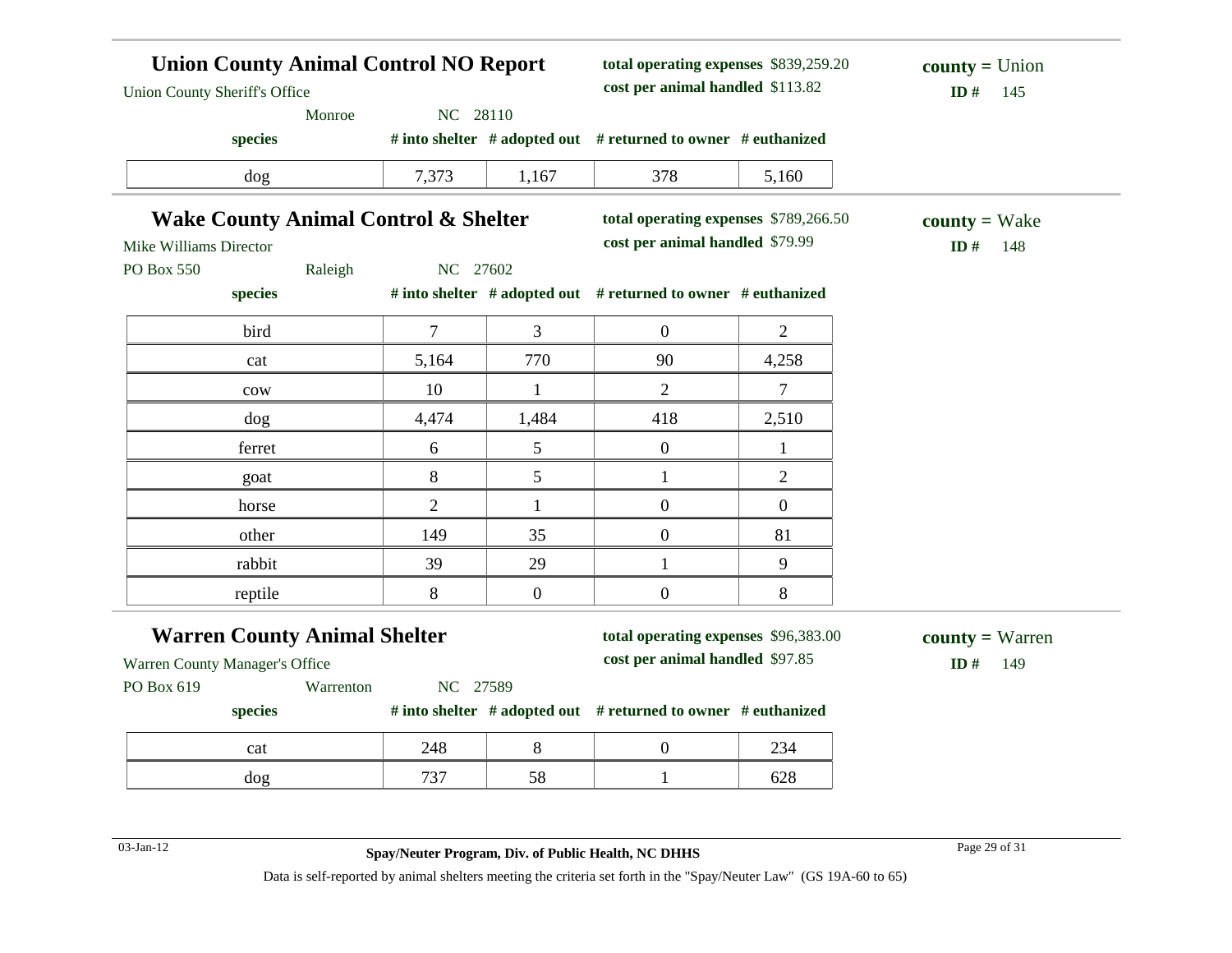# **Watauga County Animal Control**

**total operating expenses** \$157,904.00 **cost per animal handled** \$106.48 **ID #** 151

**county =** Watauga

| Courthouse Box 23<br>Boone         | NC 28607       |                  |                                                                          |                  |                                |
|------------------------------------|----------------|------------------|--------------------------------------------------------------------------|------------------|--------------------------------|
| species                            |                |                  | # into shelter # adopted out # returned to owner # euthanized            |                  |                                |
| cat                                | 743            | 374              | 5                                                                        | 348              |                                |
| dog                                | 738            | 501              | 145                                                                      | 110              |                                |
| raccoon                            | $\overline{2}$ | $\boldsymbol{0}$ | $\boldsymbol{0}$                                                         | $\mathbf{2}$     |                                |
| <b>Wayne County Animal Control</b> |                |                  | total operating expenses \$363,481.00<br>cost per animal handled \$50.40 |                  | $county = Wayne$<br>ID#<br>153 |
| Goldsboro<br><b>PO Box 227</b>     |                | NC 27533-0227    |                                                                          |                  |                                |
| species                            |                |                  | # into shelter # adopted out # returned to owner # euthanized            |                  |                                |
| bat                                | $\overline{3}$ | $\overline{0}$   | $\overline{0}$                                                           | 3                |                                |
| bird                               | $\overline{4}$ | $\boldsymbol{0}$ | $\boldsymbol{0}$                                                         | $\overline{4}$   |                                |
| cat                                | 3,727          | 122              | 36                                                                       | 3,569            |                                |
| chicken                            | 3              | $\boldsymbol{0}$ | $\boldsymbol{0}$                                                         | 3                |                                |
| deer                               | $\overline{3}$ | $\mathbf{0}$     | $\boldsymbol{0}$                                                         | 3                |                                |
| dog                                | 3,301          | 250              | 271                                                                      | 2,780            |                                |
| fox                                | 22             | $\overline{0}$   | $\boldsymbol{0}$                                                         | 22               |                                |
| goat                               | $\overline{2}$ | $\overline{0}$   | $\boldsymbol{0}$                                                         | $\overline{2}$   |                                |
| groundhog                          | $\sqrt{2}$     | $\boldsymbol{0}$ | $\boldsymbol{0}$                                                         | $\mathbf{2}$     |                                |
| nutria                             | $\overline{2}$ | $\mathbf{0}$     | $\mathbf{0}$                                                             | $\overline{2}$   |                                |
| opossum                            | 113            | $\overline{0}$   | 113                                                                      | $\boldsymbol{0}$ |                                |
| pig                                | $\overline{2}$ | $\boldsymbol{0}$ | $\boldsymbol{0}$                                                         | $\overline{2}$   |                                |
| rabbit                             | $\mathbf{1}$   | $\boldsymbol{0}$ | $\boldsymbol{0}$                                                         | $\mathbf{1}$     |                                |
| raccoon                            | 27             | $\boldsymbol{0}$ | $\boldsymbol{0}$                                                         | 27               |                                |